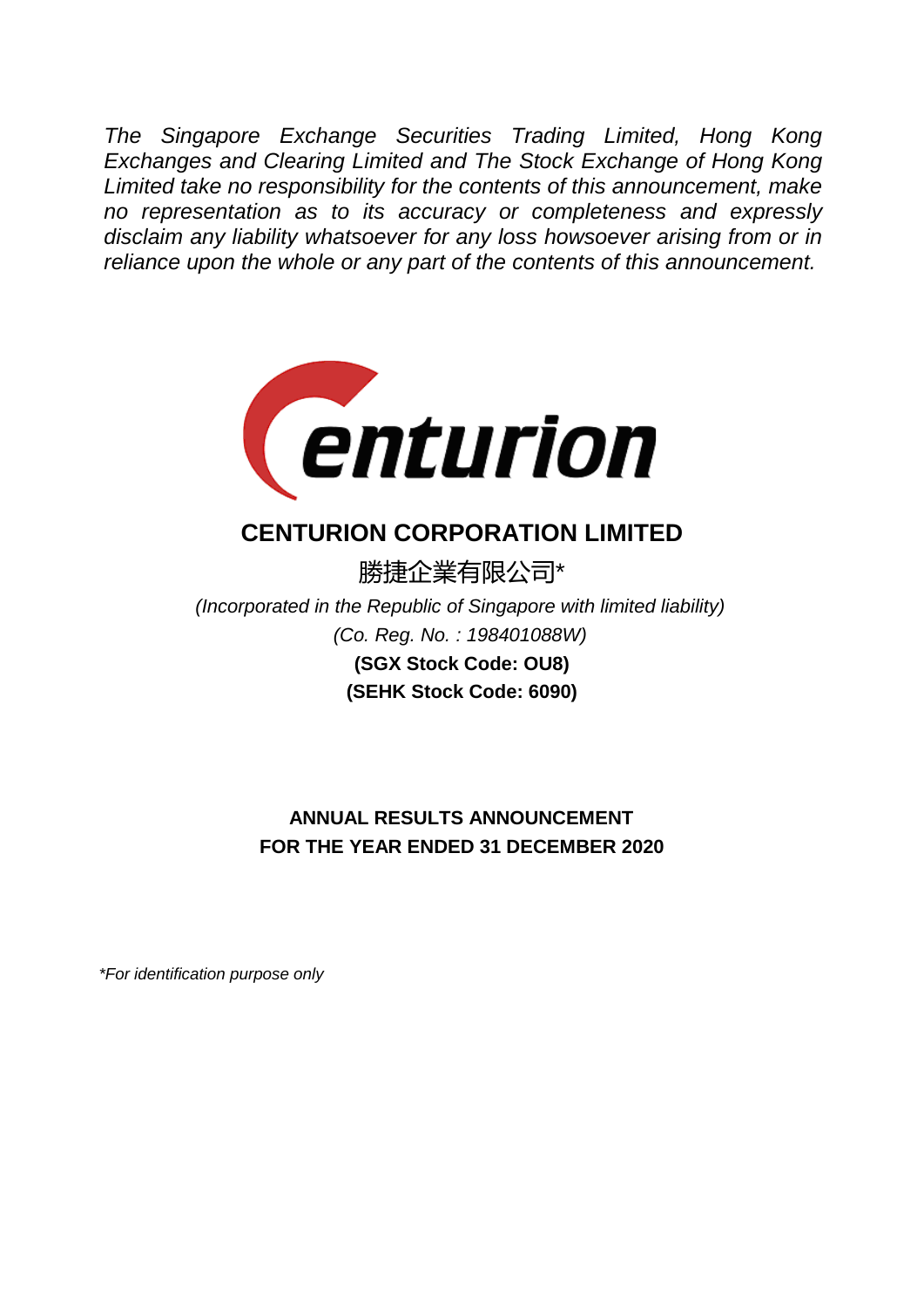## **Unaudited Full Year Financial Statements and Dividend Announcement**

## **for the year ended 31 December 2020**

The board (the "Board") of directors (the "Directors") of Centurion Corporation Limited ("Centurion" or the "Company") hereby announces the unaudited consolidated results of the Company and its subsidiaries (collectively referred to as the "Group") for the year ended 31 December 2020, together with the comparative figures for the year ended 31 December 2019 as follows:

## **1. Consolidated Income Statement**

|                                                                                       |                                    | Group            |                | Group                           |                  |             |  |
|---------------------------------------------------------------------------------------|------------------------------------|------------------|----------------|---------------------------------|------------------|-------------|--|
|                                                                                       | Second half year ended 31 December |                  |                | Twelve months ended 31 December |                  |             |  |
|                                                                                       | 2020                               | 2019             | Change         | 2020                            | 2019             | Change      |  |
|                                                                                       | \$'000                             | \$'000           | %              | \$'000                          | \$'000           | %           |  |
| Revenue                                                                               | 61,765                             | 69,161           | (11)           | 128,355                         | 133,353          | (4)         |  |
| Cost of sales                                                                         | (20, 233)                          | (19, 219)        | 5              | (38, 756)                       | (36, 417)        | 6           |  |
| Gross profit                                                                          | 41,532                             | 49,942           | (17)           | 89,599                          | 96,936           | (8)         |  |
|                                                                                       |                                    |                  |                |                                 |                  |             |  |
| Other income and gains                                                                | 3,888                              | 245              | 1,487          | 4,756                           | 850              | 460         |  |
| <b>Expenses</b>                                                                       |                                    |                  |                |                                 |                  |             |  |
| - Distribution expenses                                                               | (618)                              | (906)            | (32)           | (1,284)                         | (1,462)          | (12)        |  |
| - Administrative expenses                                                             | (9, 499)                           | (12,500)         | (24)           | (21, 186)                       | (23, 619)        | (10)        |  |
| - Finance expenses                                                                    | (11,080)                           | (14, 291)        | (22)           | (23, 319)                       | (28, 759)        | (19)        |  |
| Share of profit/(loss) of associated companies and                                    |                                    |                  |                |                                 |                  |             |  |
| joint venture                                                                         | 1,213                              | (2, 111)         | N/M            | 4,819                           | 789              | 511         |  |
|                                                                                       | 25,436                             | 20,379           | 25             | 53,385                          | 44,735           | 19          |  |
| Net fair value (losses)/gains on investment<br>properties and assets held for sale    | (27, 641)                          | 66,266           | N/M            | (27, 641)                       | 66,266           | N/M         |  |
| Profit before income tax                                                              | (2, 205)                           | 86,645           | N/M            | 25,744                          | 111,001          | (77)        |  |
| Income tax expense                                                                    | (2,969)                            | (3, 415)         | (13)           | (7,033)                         | (7, 213)         | (2)         |  |
| <b>Total (loss)/profit</b>                                                            | (5, 174)                           | 83,230           | N/M            | 18,711                          | 103,788          | (82)        |  |
|                                                                                       |                                    |                  |                |                                 |                  |             |  |
| Profit attributable to:                                                               |                                    |                  |                |                                 |                  |             |  |
| Equity holders of the Company                                                         | (3,834)                            | 81,884           | N/M            | 17,171                          | 99,951           | (83)        |  |
| Non-controlling interests                                                             | (1, 340)                           | 1,346            | N/M            | 1,540                           | 3,837            | (60)        |  |
| <b>Total profit</b>                                                                   | (5, 174)                           | 83,230           | N/M            | 18,711                          | 103,788          | (82)        |  |
|                                                                                       |                                    |                  |                |                                 |                  |             |  |
| Note 1:                                                                               | (5, 174)                           |                  | N/M            | 18,711                          |                  |             |  |
| <b>Total profit</b><br>Adjusted for:                                                  |                                    | 83,230           |                |                                 | 103,788          | (82)        |  |
| Fair value losses/(gains) on investment properties                                    |                                    |                  |                |                                 |                  |             |  |
| and assets held for sale including those of                                           |                                    |                  |                |                                 |                  |             |  |
| associated companies and joint venture                                                | 30,355                             |                  |                |                                 |                  |             |  |
|                                                                                       | 107                                | (61, 518)<br>226 | N/M            | 30,355<br>107                   | (61, 518)<br>226 | N/M         |  |
| - Fair value loss on rent guarantee<br>- Deferred tax arising from fair value changes | (566)                              | 1,086            | (53)<br>N/M    | (566)                           | 1,086            | (53)<br>N/M |  |
| - Loss on disposal of assets held for sale                                            | 97                                 |                  |                | 97                              |                  |             |  |
| - Gain on disposal of a subsidiary                                                    | (1, 398)                           |                  |                | (1, 398)                        |                  |             |  |
| Profit from core business operations                                                  | 23,421                             | 23,024           | $\overline{c}$ | 47,306                          | 43,582           | 9           |  |
|                                                                                       |                                    |                  |                |                                 |                  |             |  |
| Note 2:                                                                               |                                    |                  |                |                                 |                  |             |  |
| Profit attributable to equity holders of the Company                                  | (3,834)                            | 81,884           | N/M            | 17,171                          | 99,951           | (83)        |  |
| Adjusted for:                                                                         |                                    |                  |                |                                 |                  |             |  |
| - Fair value losses/(gains) on investment properties                                  |                                    |                  |                |                                 |                  |             |  |
| and assets held for sale including those of                                           |                                    |                  |                |                                 |                  |             |  |
| associated companies and joint venture attributable                                   |                                    |                  |                |                                 |                  |             |  |
| to equity holders                                                                     | 25,909                             | (63,031)         | N/M            | 25,909                          | (63,031)         | N/M         |  |
| - Fair value loss on rent guarantee                                                   | 107                                | 226              | (53)           | 107                             | 226              | (53)        |  |
| - Deferred tax arising from fair value changes                                        | (566)                              | 1,086            | N/M            | (566)                           | 1,086            | N/M         |  |
| - Loss on disposal of assets held for sale                                            | 97                                 |                  |                | 97                              |                  |             |  |
| - Gain on disposal of a subsidiary<br>Profit from core business operations            | (1, 398)                           |                  |                | (1, 398)                        |                  |             |  |
| attributable to equity holders                                                        | 20,315                             | 20,165           | 1              | 41,320                          | 38,232           | 8           |  |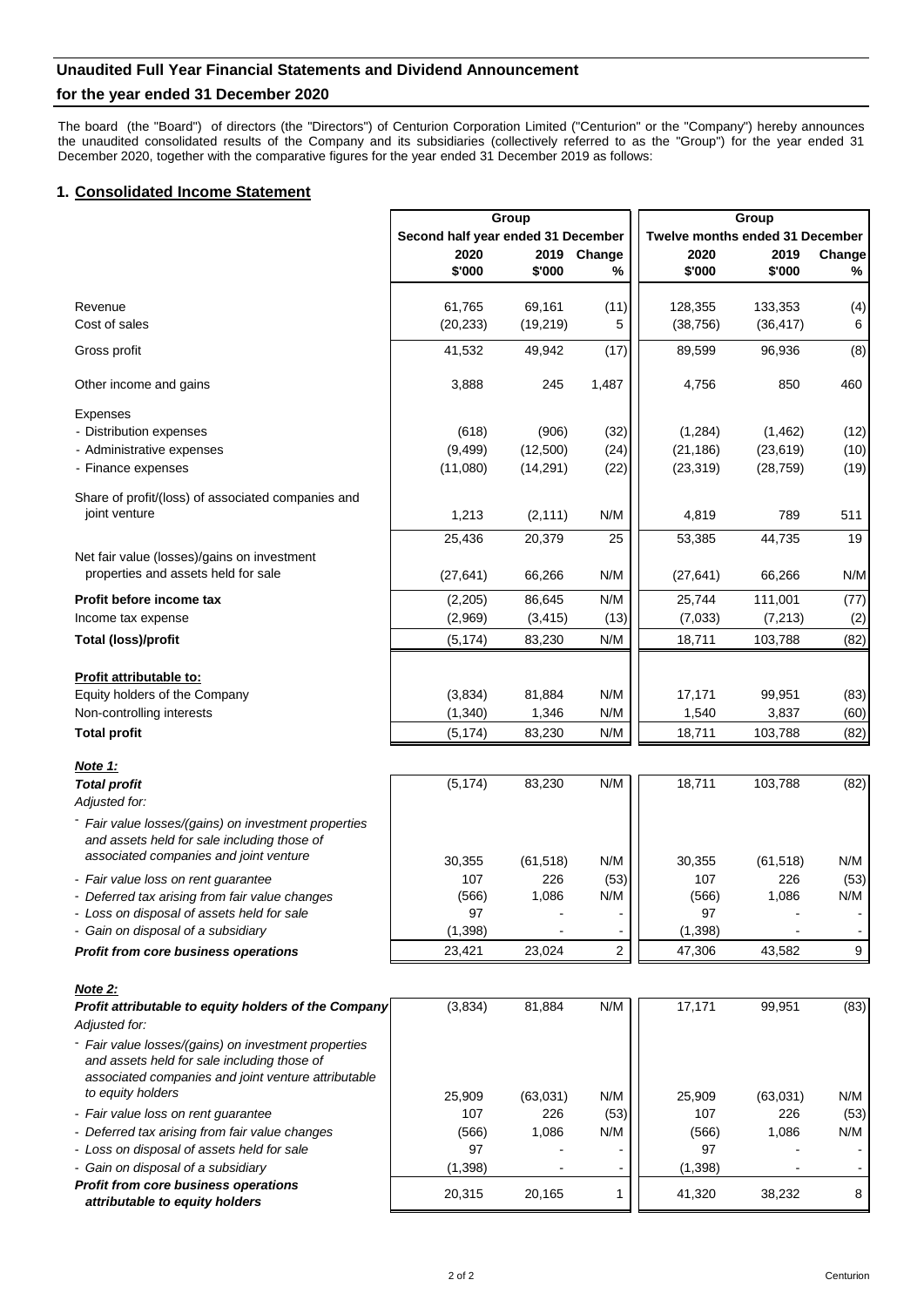## **2. Consolidated Statement of Comprensive Income**

|                                                                                                      |                                    | Group          |             |                                 | Group          |             |  |  |
|------------------------------------------------------------------------------------------------------|------------------------------------|----------------|-------------|---------------------------------|----------------|-------------|--|--|
|                                                                                                      | Second half year ended 31 December |                |             | Twelve months ended 31 December |                |             |  |  |
|                                                                                                      | 2020<br>\$'000                     | 2019<br>\$'000 | Change<br>% | 2020<br>\$'000                  | 2019<br>\$'000 | Change<br>% |  |  |
| <b>Total profit</b>                                                                                  | (5, 174)                           | 83,230         | N/M         | 18,711                          | 103,788        | (82)        |  |  |
| Items that may be reclassified subsequently to<br>profit or loss:                                    |                                    |                |             |                                 |                |             |  |  |
| Currency translation gains arising from<br>consolidation                                             | 16,120                             | 7,741          | 108         | 10,376                          | 3,288          | 216         |  |  |
| Share of other comprehensive loss of<br>associated companies and joint venture                       | (1, 159)                           | (24)           | 4,729       | (217)                           | (602)          | (64)        |  |  |
| Cash flow hedges                                                                                     |                                    |                |             |                                 |                |             |  |  |
| - Fair value losses                                                                                  | (782)                              | (664)          | 18          | (6,779)                         | (1,782)        | 280         |  |  |
| - Reclassification                                                                                   | 1,124                              | 144            | 681         | 1,762                           | 144            | 1,124       |  |  |
| Financial assets at fair value through other<br>comprehensive income ("FVOCI") -<br>debt instruments |                                    |                |             |                                 |                |             |  |  |
| - Fair value (losses)/gains                                                                          | (290)                              | 57             | N/M         | (600)                           | 386            | N/M         |  |  |
| - Reclassification                                                                                   | 43                                 | 21             | 105         | 77                              | 171            | (55)        |  |  |
| Other comprehensive income, net of tax                                                               | 15,056                             | 7,275          | 107         | 4,619                           | 1,605          | 188         |  |  |
| <b>Total comprehensive income</b>                                                                    | 9,882                              | 90,505         | (89)        | 23,330                          | 105,393        | (78)        |  |  |
| Total comprehensive income attributable to:                                                          |                                    |                |             |                                 |                |             |  |  |
| Equity holders of the Company                                                                        | 11,258                             | 89,170         | (87)        | 21,815                          | 101,557        | (79)        |  |  |
| Non-controlling interests                                                                            | (1, 376)                           | 1,335          | N/M         | 1,515                           | 3,836          | (61)        |  |  |
| <b>Total comprehensive income</b>                                                                    | 9,882                              | 90,505         | (89)        | 23,330                          | 105,393        | (78)        |  |  |

N/M : Not meaningful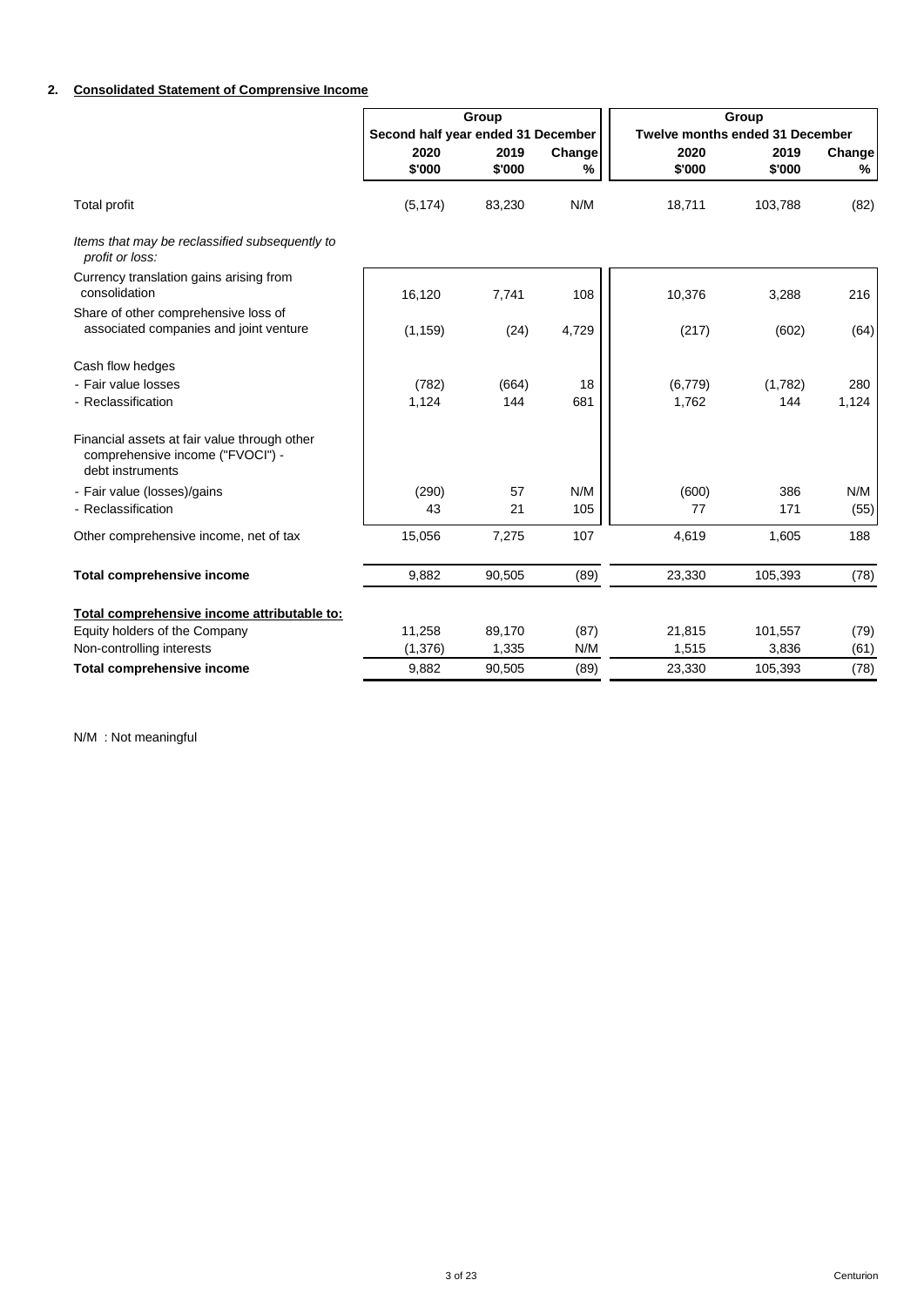## **3. Balance Sheets**

|                                                        |              | Group                   | <b>Company</b>          |         |  |
|--------------------------------------------------------|--------------|-------------------------|-------------------------|---------|--|
|                                                        |              | 31 Dec 2020 31 Dec 2019 | 31 Dec 2020 31 Dec 2019 |         |  |
|                                                        | \$'000       | \$'000                  | \$'000                  | \$'000  |  |
| <b>ASSETS</b>                                          |              |                         |                         |         |  |
| <b>Current assets</b>                                  |              |                         |                         |         |  |
| Cash and bank balances                                 | 83,868       | 48,588                  | 28,247                  | 14,903  |  |
| Trade and other receivables                            | 11,687       | 8,060                   | 16,714                  | 21,229  |  |
| Inventories                                            | 65           | 44                      |                         |         |  |
| Other assets                                           | 5,307        | 6,748                   | 150                     | 236     |  |
| Financial assets, at fair value through                |              |                         |                         |         |  |
| other comprehensive income                             | 6,779        | 9,165                   | 6,779                   | 9,165   |  |
|                                                        | 107,706      | 72,605                  | 51,890                  | 45,533  |  |
| Assets held for sale                                   | 1,292        | 5,447                   |                         |         |  |
|                                                        | 108,998      | 78,052                  | 51,890                  | 45,533  |  |
| <b>Non-current assets</b>                              |              |                         |                         |         |  |
| Trade and other receivables                            |              |                         | 372,677                 | 372,329 |  |
| Other assets                                           | 1,022        | 994                     | 130                     | 130     |  |
| Financial assets, at fair value through profit or loss | 24           | 156                     |                         |         |  |
| Investments in associated companies                    | 111,462      | 108,918                 | 1,298                   | 1,298   |  |
| Investment in a joint venture                          | 4,758        | 4,819                   |                         |         |  |
| Investments in subsidiaries                            |              |                         | 16,697                  | 16,645  |  |
| Investment properties                                  | 1,307,770    | 1,275,879               |                         |         |  |
| Property, plant & equipment                            | 7,678        | 10,149                  | 1,117                   | 1,631   |  |
|                                                        | 1,432,714    | 1,400,915               | 391,919                 | 392,033 |  |
|                                                        |              |                         |                         |         |  |
| <b>Total assets</b>                                    | 1,541,712    | 1,478,967               | 443,809                 | 437,566 |  |
|                                                        |              |                         |                         |         |  |
| <b>Current liabilities</b>                             |              |                         |                         |         |  |
| Trade and other payables<br><b>Other liabilities</b>   | 37,154<br>52 | 40,496                  | 11,549                  | 11,655  |  |
| Current income tax liabilities                         | 9,657        | 7,092                   | 753                     | 896     |  |
| Derivative financial instruments                       | 165          |                         | 165                     |         |  |
| Borrowings                                             | 71,788       | 55,780                  | 39,850                  | 6,280   |  |
| Lease liabilities                                      | 10,282       | 6,738                   | 495                     | 478     |  |
|                                                        | 129,098      | 110,106                 | 52,812                  | 19,309  |  |
|                                                        |              |                         |                         |         |  |
| <b>Non-current liabilities</b>                         |              |                         |                         |         |  |
| Other liabilities                                      | 490          | 131                     |                         |         |  |
| Deferred income tax liabilities                        | 9,168        | 9,796                   | 83                      | 81      |  |
| Derivative financial instruments                       | 6,490        | 1,638                   | 351                     | 276     |  |
| <b>Borrowings</b>                                      | 682,878      | 683,259                 | 111,022                 | 135,428 |  |
| Lease liabilities                                      | 84,803       | 60,172                  | 426                     | 921     |  |
|                                                        | 783,829      | 754,996                 | 111,882                 | 136,706 |  |
|                                                        |              |                         |                         |         |  |
| <b>Total liabilities</b>                               | 912,927      | 865,102                 | 164,694                 | 156,015 |  |
| <b>NET ASSETS</b>                                      | 628,785      | 613,865                 | 279,115                 | 281,551 |  |
|                                                        |              |                         |                         |         |  |
| <b>EQUITY</b>                                          |              |                         |                         |         |  |
| Share capital                                          | 142,242      | 142,242                 | 253,553                 | 253,553 |  |
| Other reserves                                         | (26, 488)    | (31, 132)               | (1, 188)                | (425)   |  |
| <b>Retained profits</b>                                | 489,842      | 481,081                 | 26,750                  | 28,423  |  |
|                                                        | 605,596      | 592,191                 | 279,115                 | 281,551 |  |
| Non-controlling interests                              | 23,189       | 21,674                  |                         |         |  |
| <b>Total equity</b>                                    | 628,785      | 613,865                 | 279,115                 | 281,551 |  |
|                                                        |              |                         |                         |         |  |
| Gearing ratio*                                         | 55%          | 55%                     |                         |         |  |
| Net gearing ratio**                                    | 48%          | 51%                     |                         |         |  |

\* The gearing ratio is computed as borrowings divided by total capital. Total capital is calculated as borrowings plus net assets of the Group.

\*\* The net gearing ratio is computed as borrowings less cash and bank balances divided by total capital.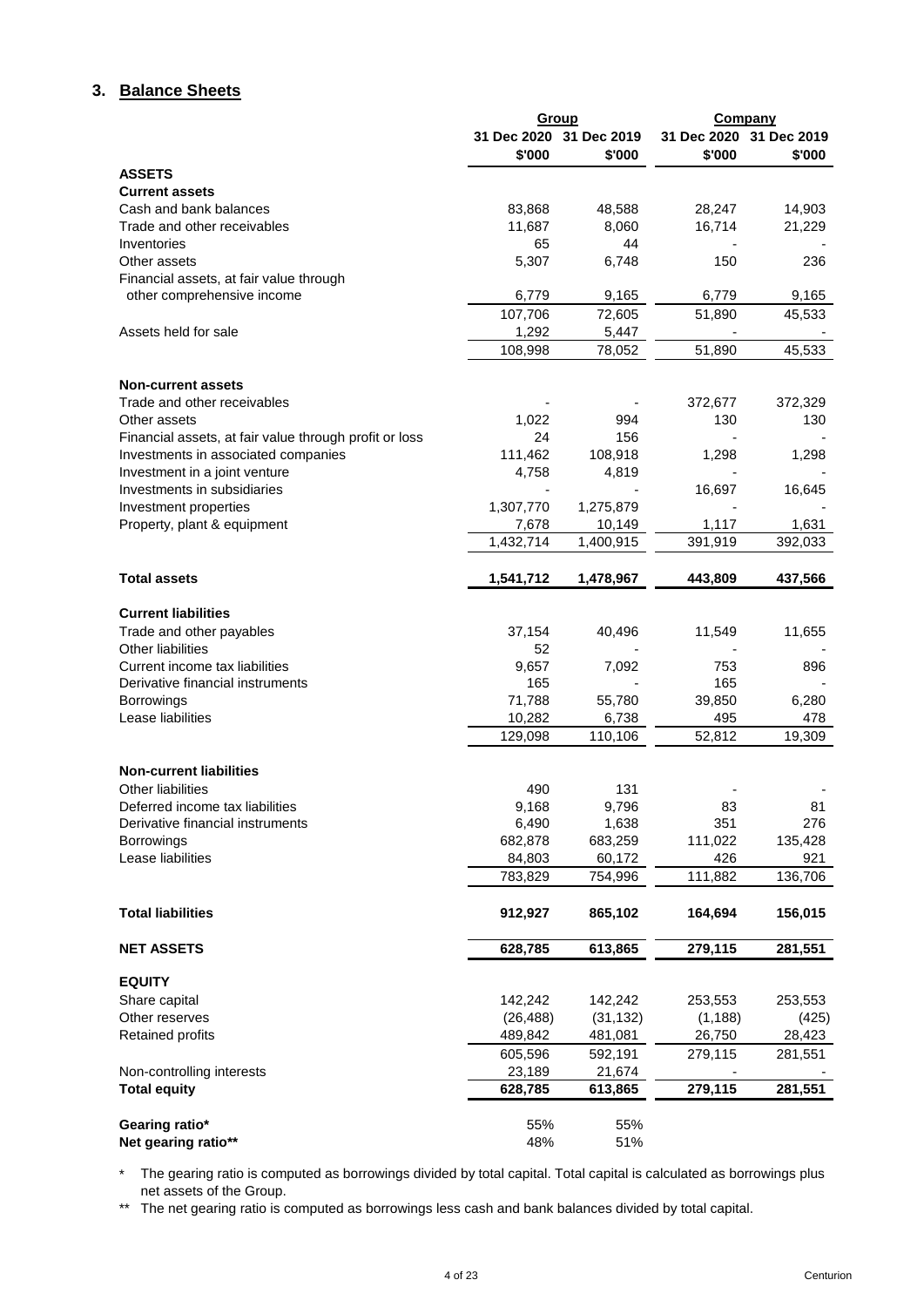## **4. Consolidated Statement of Cash Flows**

|                                                                                                                                   | Second half year<br>ended 31 December |                      | <b>Twelve months</b><br>ended 31 December |                   |
|-----------------------------------------------------------------------------------------------------------------------------------|---------------------------------------|----------------------|-------------------------------------------|-------------------|
|                                                                                                                                   | 2020                                  | 2019                 | 2020                                      | 2019              |
|                                                                                                                                   | \$'000                                | \$'000               | \$'000                                    | \$'000            |
| <b>Total profit</b>                                                                                                               | (5, 174)                              | 83,230               | 18,711                                    | 103,788           |
| Adjustment for:                                                                                                                   |                                       |                      |                                           |                   |
| Income tax expense                                                                                                                | 2,969                                 | 3,415                | 7,033                                     | 7,213             |
| Depreciation<br>$\overline{\phantom{a}}$                                                                                          | 1,587                                 | 1,662                | 3,313                                     | 3,113             |
| Impairment of plant and equipment                                                                                                 | 508                                   |                      | 508                                       |                   |
| Allowance for impairment of trade and other receivables                                                                           | (176)                                 | 125                  | 1,300                                     | 177               |
| Net loss on disposal of plant and equipment<br>$\overline{\phantom{a}}$                                                           | 6                                     | 11                   | 9                                         | 68                |
| Loss on disposal of assets held for sale<br>Gain on disposal of a subsidiary                                                      | 97<br>(1,398)                         | (142)                | 97<br>(1,398)                             | (142)             |
| - Fair value (losses)/gains on investment properties and                                                                          |                                       |                      |                                           |                   |
| assets held for sale                                                                                                              | 27,641                                | (66, 266)            | 27,641                                    | (66, 266)         |
| Interest income                                                                                                                   | (431)                                 | (506)                | (875)                                     | (1, 137)          |
| Finance expenses<br>$\overline{\phantom{a}}$                                                                                      | 11,080                                | 14,291               | 23,319                                    | 28,759            |
| Share of (losses)/profit of associated companies and joint venture<br>Loss on disposal of financial assets, at fair value through | (1,213)                               | 2,111                | (4, 819)                                  | (789)             |
| other comprehensive income                                                                                                        | 43                                    | 21                   | 77                                        | 171               |
| - Fair value loss on financial assets at fair value through                                                                       |                                       |                      |                                           |                   |
| profit or loss                                                                                                                    | 132                                   | 230                  | 132                                       | 230               |
| - Unrealised currency translation differences                                                                                     | 166                                   | 232                  | 144                                       | 167               |
| Operating cash flow before working capital changes                                                                                | 35,837                                | 38,414               | 75,192                                    | 75,352            |
| Change in working capital                                                                                                         |                                       |                      |                                           |                   |
| - Inventories                                                                                                                     | 2                                     | 41                   | (21)                                      | 43                |
| Trade and other receivables                                                                                                       | (1, 417)                              | (127)                | (4,232)                                   | 3,538             |
| - Other assets                                                                                                                    | (431)                                 | (173)                | (2,025)                                   | (124)             |
| - Trade and other payables                                                                                                        | (1, 382)                              | 7,961                | (3,402)                                   | (1,523)           |
| Cash generated from operations                                                                                                    | 32,609                                | 46,116               | 65,512                                    | 77,286            |
| Income tax paid                                                                                                                   | (4,303)                               | (3,234)              | (5,032)                                   | (7,039)           |
| Net cash provided by operating activities                                                                                         | 28,306                                | 42,882               | 60,480                                    | 70,247            |
|                                                                                                                                   |                                       |                      |                                           |                   |
| Cash flows from investing activities                                                                                              |                                       |                      |                                           |                   |
| Proceeds from disposal of property, plant and equipment                                                                           | 75                                    | 9                    | 79                                        | 101               |
| Additions to investment properties                                                                                                | (9,785)                               | (31, 839)<br>(2,966) | (11, 377)                                 | (37, 208)         |
| Additions to property, plant and equipment<br>Interest received                                                                   | (606)<br>409                          | 625                  | (1, 334)<br>866                           | (3,693)<br>1,207  |
| Dividends received from associated companies                                                                                      | 405                                   | 3,073                | 2,166                                     | 7,817             |
| Short-term bank deposits released/(charged) as security to bank                                                                   | 1,239                                 | (307)                | 1,255                                     | (289)             |
| Deposits refunded/(paid) for acquisition of investment property                                                                   | 2,654                                 | (2, 219)             | 3,575                                     | (2, 219)          |
| Purchase of financial assets, at FVOCI                                                                                            |                                       |                      | (2, 250)                                  |                   |
| Proceeds from disposal of financial assets, at FVOCI                                                                              | 1,500                                 | 500                  | 4,000                                     | 500               |
| Proceeds from disposal of assets held for sale                                                                                    | 3,284                                 |                      | 3,284                                     |                   |
| Disposal of subsidiary, net of cash disposed of                                                                                   | 5,828                                 |                      | 5,828                                     |                   |
| Net cash provided by/(used in) investing activities                                                                               | 5,003                                 | (33, 124)            | 6,092                                     | (33, 784)         |
|                                                                                                                                   |                                       |                      |                                           |                   |
| Cash flows from financing activities                                                                                              |                                       |                      |                                           | 78,917            |
| Proceeds from borrowings<br>Proceeds from loan from non-controlling interests                                                     | 30,083<br>103                         | 34,447               | 52,360<br>103                             | 628               |
| Repayment of loan from associated company                                                                                         |                                       | 328                  |                                           | (861)             |
| Repayment of borrowings                                                                                                           | (28, 422)                             | (24, 478)            | (42, 241)                                 | (81, 755)         |
| Interest paid on borrowings                                                                                                       | (9,947)                               | (12, 893)            | (21, 029)                                 | (26, 202)         |
| Interest paid on lease liabilities                                                                                                | (1,290)                               | (920)                | (2, 440)                                  | (1,609)           |
| Repayment of principal portion of lease liabilities                                                                               | (4,076)                               | (2,523)              | (7, 457)                                  | (4,322)           |
| Dividends paid to equity holders of the Company                                                                                   |                                       | (8,408)              | (8, 410)                                  | (16, 816)         |
| Net cash used in financing activities                                                                                             | (13, 549)                             | (14,447)             | (29,114)                                  | (52,020)          |
| Net increase/(decrease) in cash and cash equivalents held                                                                         | 19,760                                | (4,689)              | 37,458                                    | (15, 557)         |
| Cash and cash equivalents at beginnning of the period/year                                                                        | 63,824                                | 50,266               | 46,378                                    | 61,358            |
| Effects of currency translation on cash and cash equivalents                                                                      | 284                                   | 801                  | 32                                        | 577               |
| Cash and cash equivalents at end of the period/year                                                                               | 83,868                                | 46,378               | 83,868                                    | 46,378            |
|                                                                                                                                   |                                       |                      |                                           |                   |
| The consolidated cash and cash equivalents comprise the following:-                                                               |                                       |                      |                                           |                   |
| Cash and bank balances                                                                                                            | 83,868                                | 48,588               | 83,868                                    | 48,588            |
| Bank overdraft                                                                                                                    |                                       | (955)                |                                           | (955)             |
| Restricted cash and short-term bank deposits charged as security                                                                  | 83,868                                | (1, 255)<br>46,378   | 83,868                                    | (1,255)<br>46,378 |
|                                                                                                                                   |                                       |                      |                                           |                   |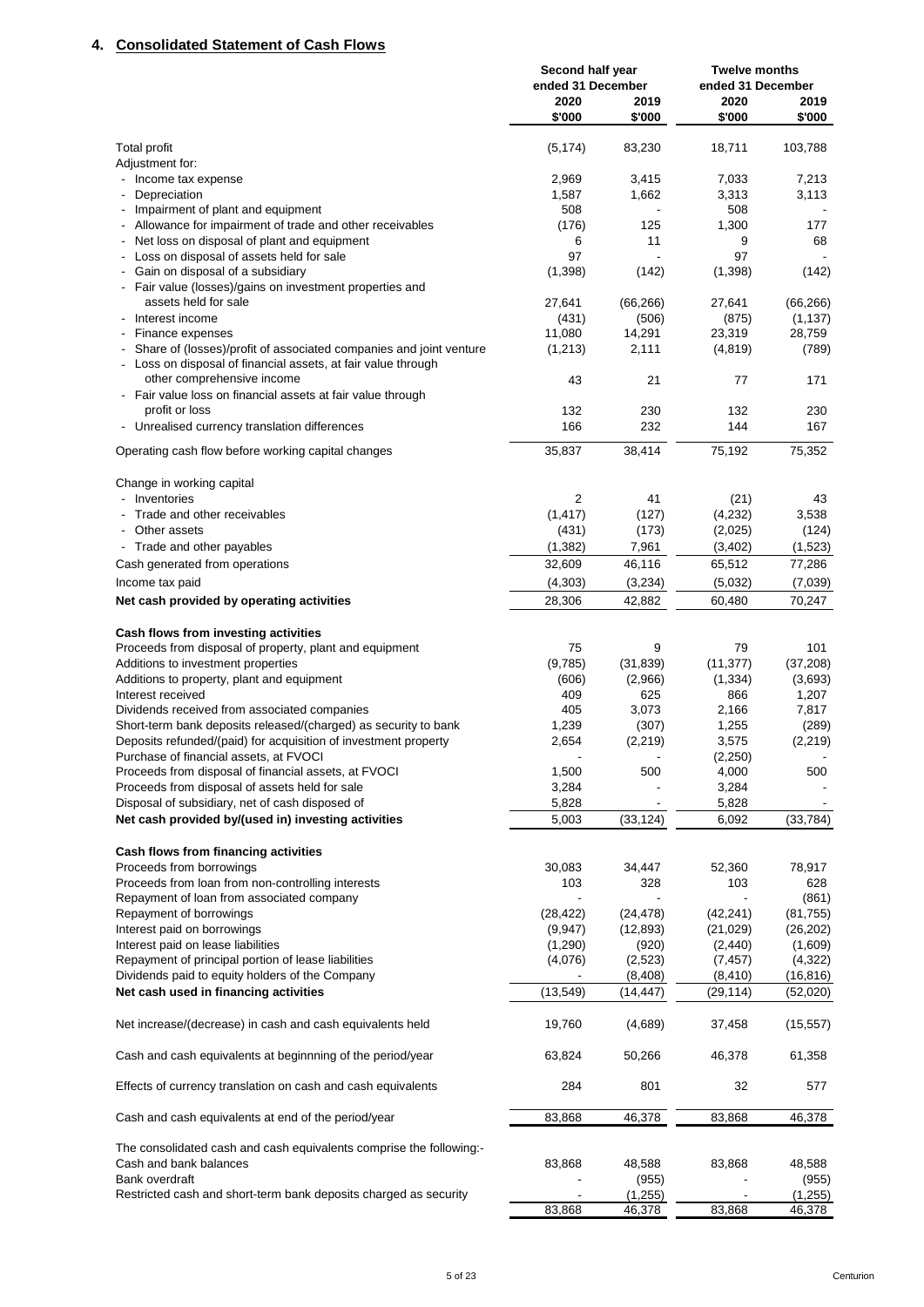## **5. Consolidated Statement of Changes in Equity**

|                                                | Attributable to equity holders of the Company $\rightarrow$ |                   |                     |          | Non-                     |                 |  |
|------------------------------------------------|-------------------------------------------------------------|-------------------|---------------------|----------|--------------------------|-----------------|--|
|                                                | Share<br>capital                                            | Other<br>reserves | Retained<br>profits | Total    | controlling<br>interests | Total<br>Equity |  |
| <b>GROUP</b>                                   | \$'000                                                      | \$'000            | \$'000              | \$'000   | \$'000                   | \$'000          |  |
| 2020                                           |                                                             |                   |                     |          |                          |                 |  |
| Balance as at 1 Jan 2020                       | 142.242                                                     | (31, 132)         | 481.081             | 592,191  | 21.674                   | 613,865         |  |
| Dividends relating to 2019 paid                |                                                             |                   | (8, 410)            | (8, 410) |                          | (8, 410)        |  |
| Profit for the year                            |                                                             | ٠                 | 17.171              | 17.171   | 1.540                    | 18,711          |  |
| Other comprehensive income/(loss) for the year | $\overline{\phantom{a}}$                                    | 4.644             |                     | 4.644    | (25)                     | 4,619           |  |
| Balance as at 31 December 2020                 | 142.242                                                     | (26, 488)         | 489,842             | 605,596  | 23.189                   | 628,785         |  |

|                                                  | Share<br>capital<br>\$'000 | Other<br>reserves<br>\$'000 | Retained<br>profits<br>\$'000 | Total<br>\$'000 | Non-<br>controlling<br>interests<br>\$'000 | Total<br>Equity<br>\$'000 |
|--------------------------------------------------|----------------------------|-----------------------------|-------------------------------|-----------------|--------------------------------------------|---------------------------|
| <b>GROUP</b>                                     |                            |                             |                               |                 |                                            |                           |
| 2019                                             |                            |                             |                               |                 |                                            |                           |
| Balance as at 1 Jan 2019                         | 142.242                    | (32,536)                    | 397.946                       | 507,652         | 17.636                                     | 525,288                   |
| Dividends relating to 2019 paid                  |                            |                             | (8,408)                       | (8,408)         |                                            | (8,408)                   |
| Dividends relating to 2018 paid                  |                            | ۰                           | (8,408)                       | (8,408)         | ۰                                          | (8,408)                   |
| Acquisition of additional shares in a subsidiary |                            |                             |                               |                 |                                            |                           |
| from non-controlling interest                    |                            | (202)                       |                               | (202)           | 202                                        |                           |
| Profit for the year                              |                            |                             | 99.951                        | 99.951          | 3,837                                      | 103,788                   |
| Other comprehensive income/(loss) for the year   |                            | 1,606                       |                               | 1.606           | (1)                                        | 1,605                     |
| Balance as at 31 December 2019                   | 142,242                    | (31, 132)                   | 481,081                       | 592,191         | 21,674                                     | 613,865                   |

|                                       | Share<br>capital | Other<br>reserves | Retained<br>profits | Total    |
|---------------------------------------|------------------|-------------------|---------------------|----------|
| <b>COMPANY</b>                        | \$'000           | \$'000            | \$'000              | \$'000   |
| 2020                                  |                  |                   |                     |          |
| Balance as at 1 Jan 2020              | 253,553          | (425)             | 28,423              | 281,551  |
| Dividends relating to 2019 paid       |                  |                   | (8, 410)            | (8, 410) |
| Profit for the year                   |                  |                   | 6.737               | 6,737    |
| Other comprehensive loss for the year |                  | (763)             |                     | (763)    |
| Balance as at 31 December 2020        | 253,553          | (1, 188)          | 26,750              | 279,115  |
|                                       | Share            | Other             | Retained            |          |

|                                         | <b>UNICII G</b><br>capital | UUGI<br>reserves | 115611159<br>profits | Total   |
|-----------------------------------------|----------------------------|------------------|----------------------|---------|
| <b>COMPANY</b>                          | \$'000                     | \$'000           | \$'000               | \$'000  |
| 2019                                    |                            |                  |                      |         |
| Balance as at 1 Jan 2019                | 253,553                    | (557)            | 17,942               | 270,938 |
| Dividends relating to 2019 paid         |                            |                  | (8,408)              | (8,408) |
| Dividends relating to 2018 paid         |                            |                  | (8,408)              | (8,408) |
| Profit for the year                     | -                          | -                | 27.297               | 27,297  |
| Other comprehensive income for the year |                            | 132              |                      | 132     |
| Balance as at 31 December 2019          | 253,553                    | (425)            | 28,423               | 281,551 |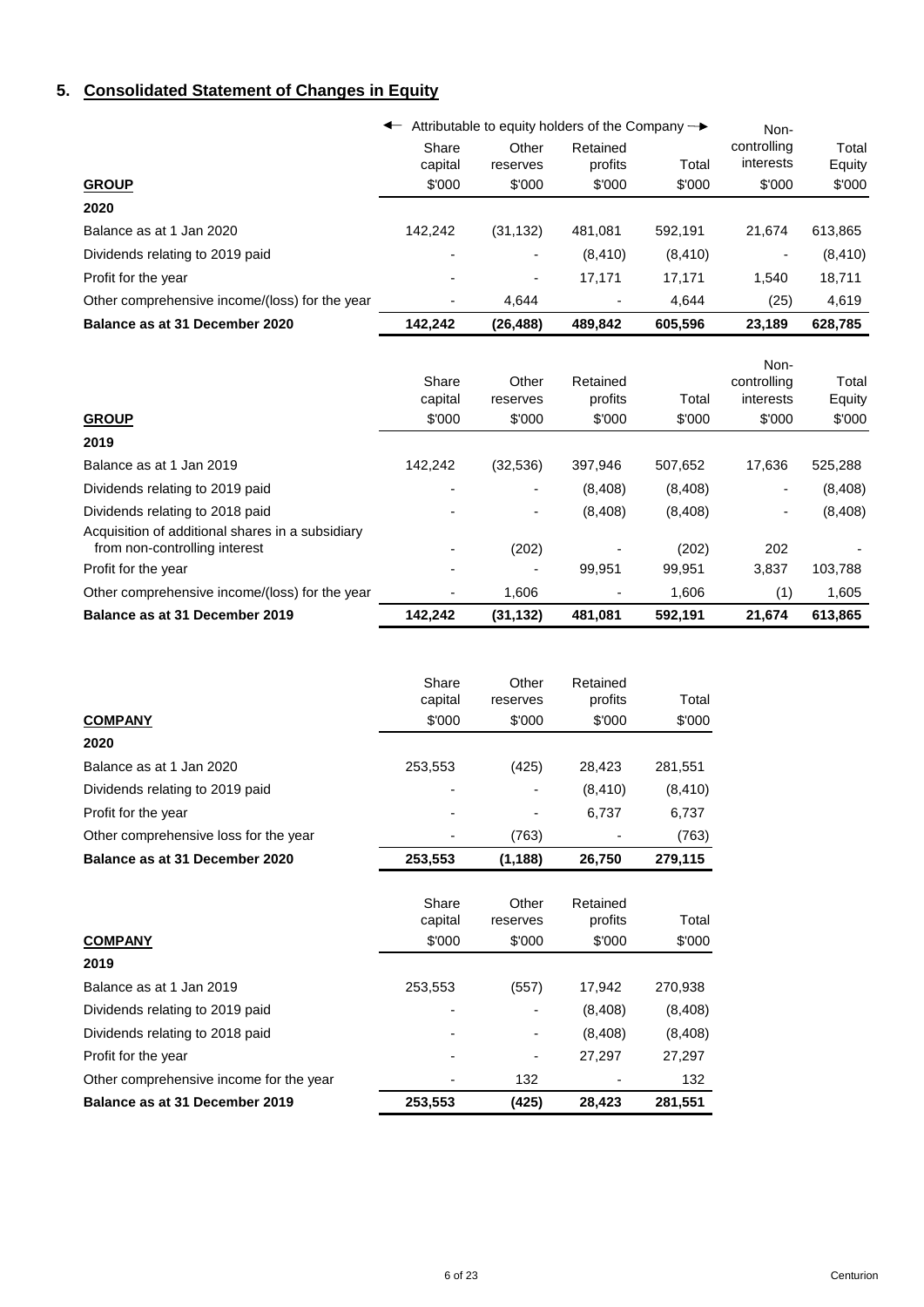## **6. Segment Information**

**Segmented revenue and results for business or geographical segments (of the group) in the form presented in the issuer's most recently audited annual financial statements, with comparative information for the immediately preceding period**

**The business of the Group is organised into the following business segments:** 

- **a) Workers Accommodation**
- **b) Student Accommodation**
- **c) Others**

|                                                                                       | Workers       | Student       |               |           |
|---------------------------------------------------------------------------------------|---------------|---------------|---------------|-----------|
|                                                                                       | accommodation | accommodation | <b>Others</b> | Total     |
|                                                                                       | \$'000        | \$'000        | \$'000        | \$'000    |
| Year ended 31 December 2020                                                           |               |               |               |           |
| Revenue:                                                                              |               |               |               |           |
| Sales to external parties                                                             | 91,537        | 35,768        | 1,050         | 128,355   |
| Timing of revenue recognition in relation to<br>revenue from contracts with customers |               |               |               |           |
| - Point of time                                                                       | 4,572         | 563           | 958           | 6,093     |
| - Over time                                                                           | 3,362         | 1,569         |               | 4,931     |
|                                                                                       | 7,934         | 2,132         | 958           | 11,024    |
| Segment results                                                                       | 55,582        | 14,469        | (342)         | 69,709    |
| Loss on disposal of assets held for sale                                              |               | (97)          |               | (97)      |
| Gain on disposal of a subsidiary                                                      |               |               | 1,398         | 1,398     |
| Finance expense                                                                       | (14, 207)     | (9, 112)      |               | (23, 319) |
| Interest income                                                                       |               |               |               | 875       |
| Fair value losses on investment properties                                            |               |               |               |           |
| and assets held for sale                                                              | (10, 247)     | (17, 394)     |               | (27, 641) |
| Share of profit of associated                                                         |               |               |               |           |
| companies and joint venture                                                           | 4,054         | 660           | 105           | 4,819     |
| Profit before tax                                                                     |               |               |               | 25,744    |
| Income tax expense                                                                    |               |               |               | (7,033)   |
| <b>Net profit</b>                                                                     |               |               |               | 18,711    |
| Segment assets                                                                        | 848,307       | 521,952       | 3,230         | 1,373,489 |
| Short-term bank deposits                                                              |               |               |               | 44,408    |
| Financial assets, at FVOCI                                                            |               |               |               | 6,779     |
| Tax recoverable                                                                       |               |               |               | 816       |
| Investments in associated companies                                                   | 79,180        | 31,063        | 1,219         | 111,462   |
| Investment in a joint venture                                                         |               | 4,758         |               | 4,758     |
| <b>Consolidated total assets</b>                                                      |               |               |               | 1,541,712 |
| Segment liabilities                                                                   | 121,879       | 17,078        | 479           | 139,436   |
| Borrowings                                                                            | 435,202       | 319,464       | $\frac{1}{2}$ | 754,666   |
| Current income tax liabilities                                                        |               |               |               | 9,657     |
| Deferred income tax liabilities                                                       |               |               |               | 9,168     |
| <b>Consolidated total liabilities</b>                                                 |               |               |               | 912,927   |
| Other segment items:                                                                  |               |               |               |           |
| Capital expenditure                                                                   | 7,775         | 5,106         |               | 12,881    |
| Depreciation                                                                          | 2,228         | 1,050         | 35            | 3,313     |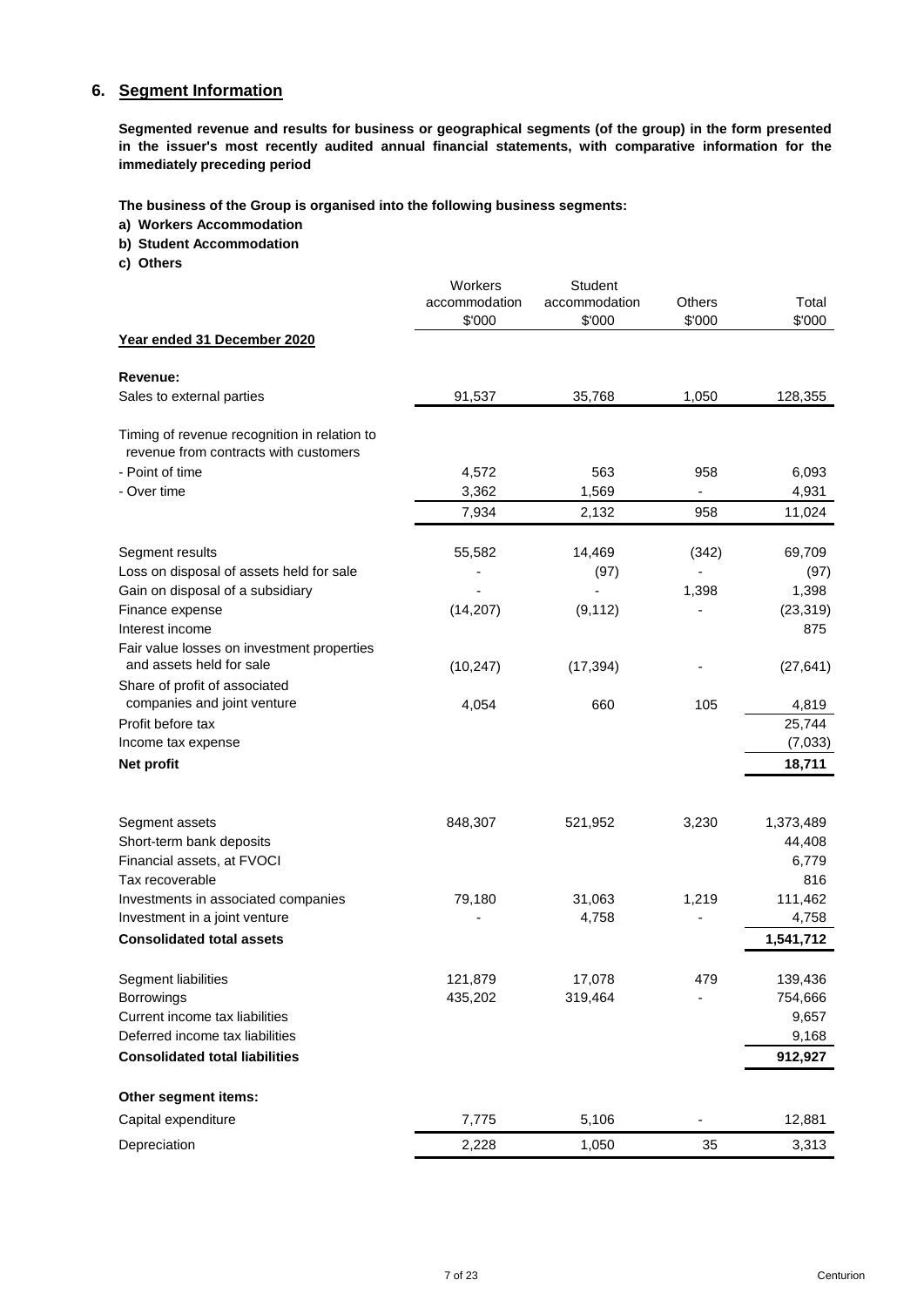## **6) Segment Information** (continued)

|                                                                                                                                                        | Workers<br>accommodation<br>\$'000 | <b>Student</b><br>accommodation<br>\$'000 | Others<br>\$'000 | Total<br>\$'000                                 |
|--------------------------------------------------------------------------------------------------------------------------------------------------------|------------------------------------|-------------------------------------------|------------------|-------------------------------------------------|
| Year ended 31 December 2019                                                                                                                            |                                    |                                           |                  |                                                 |
| Revenue:                                                                                                                                               |                                    |                                           |                  |                                                 |
| Sales to external parties                                                                                                                              | 86,114                             | 45,800                                    | 1,439            | 133,353                                         |
| Timing of revenue recognition in relation to<br>revenue from contracts with customers                                                                  |                                    |                                           |                  |                                                 |
| - Point of time<br>- Over time                                                                                                                         | 3,514<br>683                       | 1,566<br>1,473                            | 1,177            | 6,257<br>2,156                                  |
|                                                                                                                                                        | 4,197                              | 3,039                                     | 1,177            | 8,413                                           |
| Segment results                                                                                                                                        | 52,230                             | 19,042                                    | 296              | 71,568                                          |
| Finance expense<br>Interest income                                                                                                                     | (18, 557)                          | (10, 201)                                 | (1)              | (28, 759)<br>1,137                              |
| Fair value gains/(losses) on investment<br>properties and assets held for sale<br>Share of profit/(losses) of associated                               | 66,424                             | (180)                                     | 22               | 66,266                                          |
| companies and joint venture<br>Profit before tax                                                                                                       | 5,213                              | (4, 372)                                  | (52)             | 789<br>111,001                                  |
| Income tax expense                                                                                                                                     |                                    |                                           |                  | (7, 213)                                        |
| <b>Net profit</b>                                                                                                                                      |                                    |                                           |                  | 103,788                                         |
|                                                                                                                                                        |                                    |                                           |                  |                                                 |
| Segment assets<br>Short-term bank deposits                                                                                                             | 796,522                            | 528,172                                   | 6,081            | 1,330,775<br>24,611<br>9,165                    |
| Financial assets, at FVOCI<br>Tax recoverable                                                                                                          |                                    |                                           |                  | 679                                             |
| Investments in associated companies<br>Investment in a joint venture                                                                                   | 77,245                             | 30,555<br>4,819                           | 1,118            | 108,918<br>4,819                                |
| <b>Consolidated total assets</b>                                                                                                                       |                                    |                                           |                  | 1,478,967                                       |
| Segment liabilities<br><b>Borrowings</b><br>Current income tax liabilities<br>Deferred income tax liabilities<br><b>Consolidated total liabilities</b> | 82,792<br>453,165                  | 26,220<br>285,874                         | 163              | 109,175<br>739,039<br>7,092<br>9,796<br>865,102 |
| Other segment items:                                                                                                                                   |                                    |                                           |                  |                                                 |
| Capital expenditure                                                                                                                                    | 5,682                              | 35,778                                    |                  | 41,460                                          |
| Depreciation                                                                                                                                           | 2,040                              | 1,038                                     | 35               | 3,113                                           |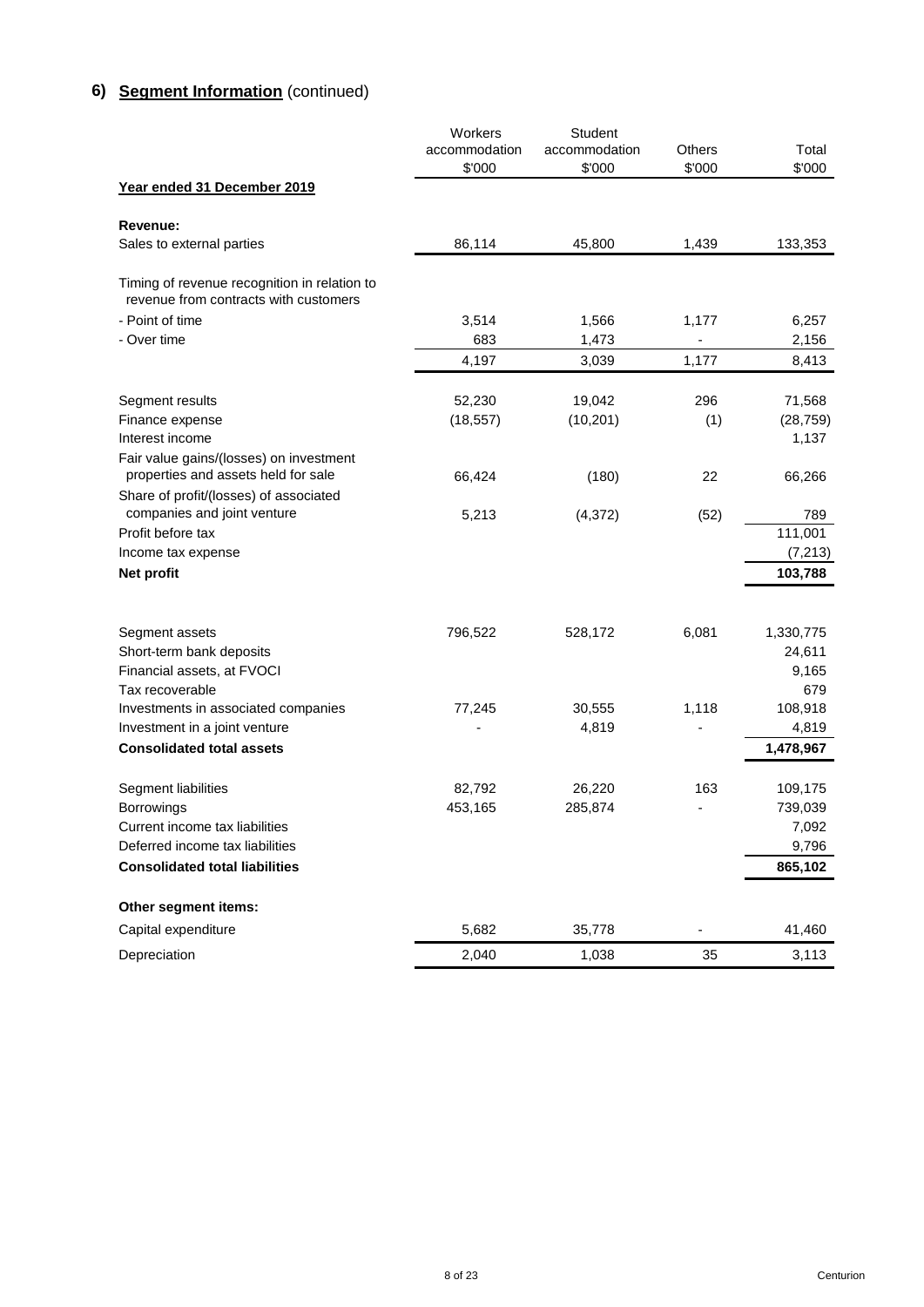## **7. NOTES TO THE UNAUDITED FULL YEAR CONSOLIDATED FINANCIAL STATEMENTS FOR THE YEAR ENDED 31 DECEMBER 2020**

#### **a) General information**

Centurion is incorporated and domiciled in the Republic of Singapore and is dual listed on both the Main Board of the Singapore Exchange Securities Trading Limited ("SGX-ST") and The Stock Exchange of Hong Kong Limited ("SEHK"). The address of its registered office is 45 Ubi Road 1, #05-01, Singapore 408696.

The principal activities of the Company include investment holding and provision of management services.

The financial statements are presented in thousands of Singapore Dollars (S\$'000) unless otherwise stated.

#### b) Whether the same accounting policies and methods of computation as in the issuer's most recently audited annual **financial statements have been applied**

The financial statements of the Company and the Group have been prepared in accordance with the Singapore Financial Reporting Standards (International) ("SFRS(I)") and International Financial Reporting Standards ("IFRS") under the historical cost convention.

For the purpose of SFRS(I), financial statements that have been prepared in accordance and complied with IFRS are deemed to have also complied with SFRS(I). SFRS(I) comprise standards and interpretations that are equivalent to IFRS. All references to SFRS(I) and IFRS are referred to collectively as "IFRS" in these financial statements, unless specified otherwise.

The financial statements have been prepared in accordance with the same accounting policies and methods of computation adopted in the audited financial statements of the previous financial year, except where new or amended IFRS or SFRS(I) and Interpretation to FRS ("INT FRS") became effective from this financial year.

#### c) If there are any changes in the accounting policies and methods of computation, including any required by an **accounting standard, what has changed, as well as the reasons for, and the effect of, the change**

The Group has elected to early adopt the amendments to IFRS 16 which introduced a practical expedient for a lessee to elect not to assess whether a rent concession is a lease modification, if all the following conditions are met:

- i) the change in lease payments results in revised consideration for the lease that is substantially the same as, or less than, the consideration for the lease immediately preceding the change;
- ii) any reduction in lease payments affects only payments originally due on or before 30 June 2021; and
- iii) there is no substantive change to other terms and conditions of the lease.

The Group has elected to apply this practical expedient to all property leases. As a result of applying the practical expedient, rent concessions of \$332,000 was recognised as negative variable lease payments (i.e. reduction in the rental expenses) in the profit or loss during the year.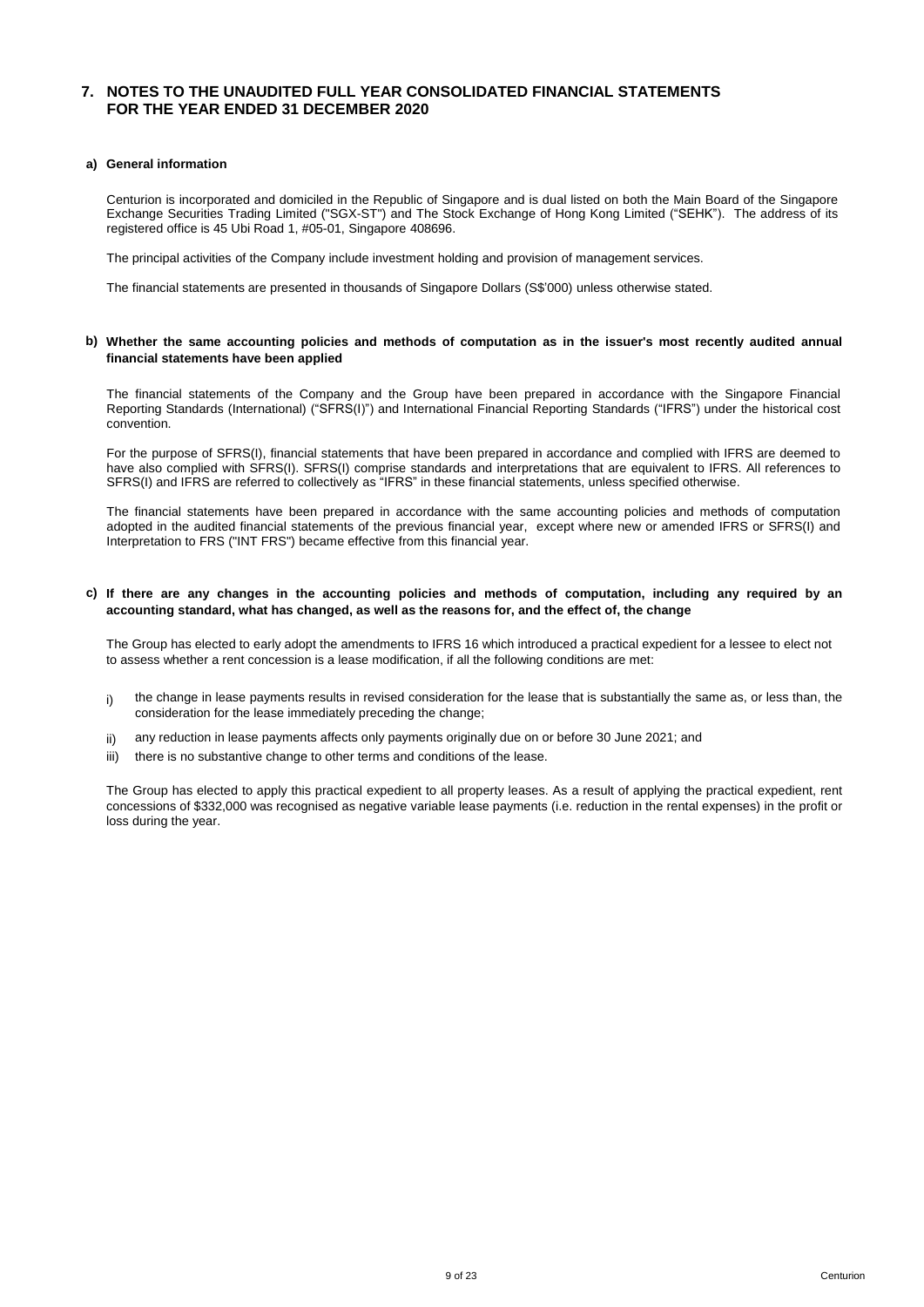|                                                |         | Group                                  |               |  |  |
|------------------------------------------------|---------|----------------------------------------|---------------|--|--|
|                                                |         | <b>Twelve months ended 31 December</b> |               |  |  |
|                                                | 2020    | 2019                                   | <b>Change</b> |  |  |
|                                                | \$'000  | \$'000                                 | %             |  |  |
| Rental income from investment properties       | 117.331 | 124.940                                | (6)           |  |  |
| Revenue from contracts with customers (IFRS15) |         |                                        |               |  |  |
| Other revenue from accommodation business      | 5.135   | 5,080                                  |               |  |  |
| Sales of optical storage media                 | 958     | 1.177                                  | (19)          |  |  |
| Management services                            | 4.931   | 2,156                                  | 129           |  |  |
| Total revenue                                  | 128,355 | 133,353                                | (4)           |  |  |

## **e) Revenue and profit breakdown**

|                                                       |          | Group<br><b>Twelve months ended 31 December</b> |        |  |  |
|-------------------------------------------------------|----------|-------------------------------------------------|--------|--|--|
|                                                       |          |                                                 |        |  |  |
|                                                       | 2020     | 2019                                            | Change |  |  |
|                                                       | \$'000   | \$'000                                          | %      |  |  |
| <b>Continuing operation:</b>                          |          |                                                 |        |  |  |
| (a) Revenue reported for first half year              | 66.590   | 64.192                                          | 4      |  |  |
| (b) Profit after tax reported for first half year     | 23,885   | 20,558                                          | 16     |  |  |
| (c) Revenue reported for second half year             | 61.765   | 69.161                                          | (11)   |  |  |
| Profit after tax reported for second half year<br>(d) | (5, 174) | 83.230                                          | N/M    |  |  |

## **f) Other income and gains - net**

|                                                                           | Group                                  |        |        |
|---------------------------------------------------------------------------|----------------------------------------|--------|--------|
|                                                                           | <b>Twelve months ended 31 December</b> |        |        |
|                                                                           | 2020                                   | 2019   | Change |
|                                                                           | \$'000                                 | \$'000 | ℅      |
| Interest income                                                           | 875                                    | 1,137  | (23)   |
| Government grant income                                                   | 8,941                                  | 107    | 8,256  |
| Government grant expense - rent concessions                               | (1, 119)                               |        |        |
| Loss on derecognition of financial assets                                 | (3,589)                                |        |        |
| Allowance for impairment of trade and other receivables                   | (1,300)                                | (177)  | 634    |
| Currency exchange gains/(losses) - net                                    | 122                                    | (38)   | N/M    |
| Impairment of property, plant and equipment                               | (508)                                  |        |        |
| Net loss on disposal of plant and equipment                               | (9)                                    | (68)   | (87)   |
| Net loss on disposal of investment properties                             | (97)                                   |        |        |
| Net gains on disposal of a subsidiary                                     | 1,398                                  |        |        |
| Financial assets, at fair value through other comprehensive income        |                                        |        |        |
| - reclassification from other comprehensive income on disposal            | (77)                                   | (171)  | (55)   |
| Fair value loss on financial assets, at fair value through profit or loss | (132)                                  | (230)  | (43)   |
| <b>Others</b>                                                             | 251                                    | 290    | (13)   |
|                                                                           | 4,756                                  | 850    | 460    |

Allowance for impairment of trade and other receivables have been reclassified to "Other income and gains - net" for presentation purpose. Accordingly the comparatives have been restated for consistency.

## **g) Income tax expense**

|                                                                                          |        | Group<br><b>Twelve months ended 31 December</b> |      |        |
|------------------------------------------------------------------------------------------|--------|-------------------------------------------------|------|--------|
|                                                                                          |        |                                                 |      |        |
|                                                                                          | 2020   | 2019                                            |      | Change |
|                                                                                          | \$'000 | \$'000                                          | %    |        |
| Tax expense attributable to the profit is made up of:<br>- Profit for the financial year |        |                                                 |      |        |
| Current income tax                                                                       | 7.584  | 6,265                                           | 21   |        |
| Deferred income tax                                                                      | (543)  | 1.723                                           | N/M  |        |
|                                                                                          | 7,041  | 7,988                                           | (12) |        |
| - (Over)/under provision in prior financial year                                         |        |                                                 |      |        |
| Current income tax                                                                       | (193)  | (818)                                           | (76) |        |
| Deferred income tax                                                                      | 185    | 43                                              | 330  |        |
|                                                                                          | 7,033  | 7,213                                           | (2)  |        |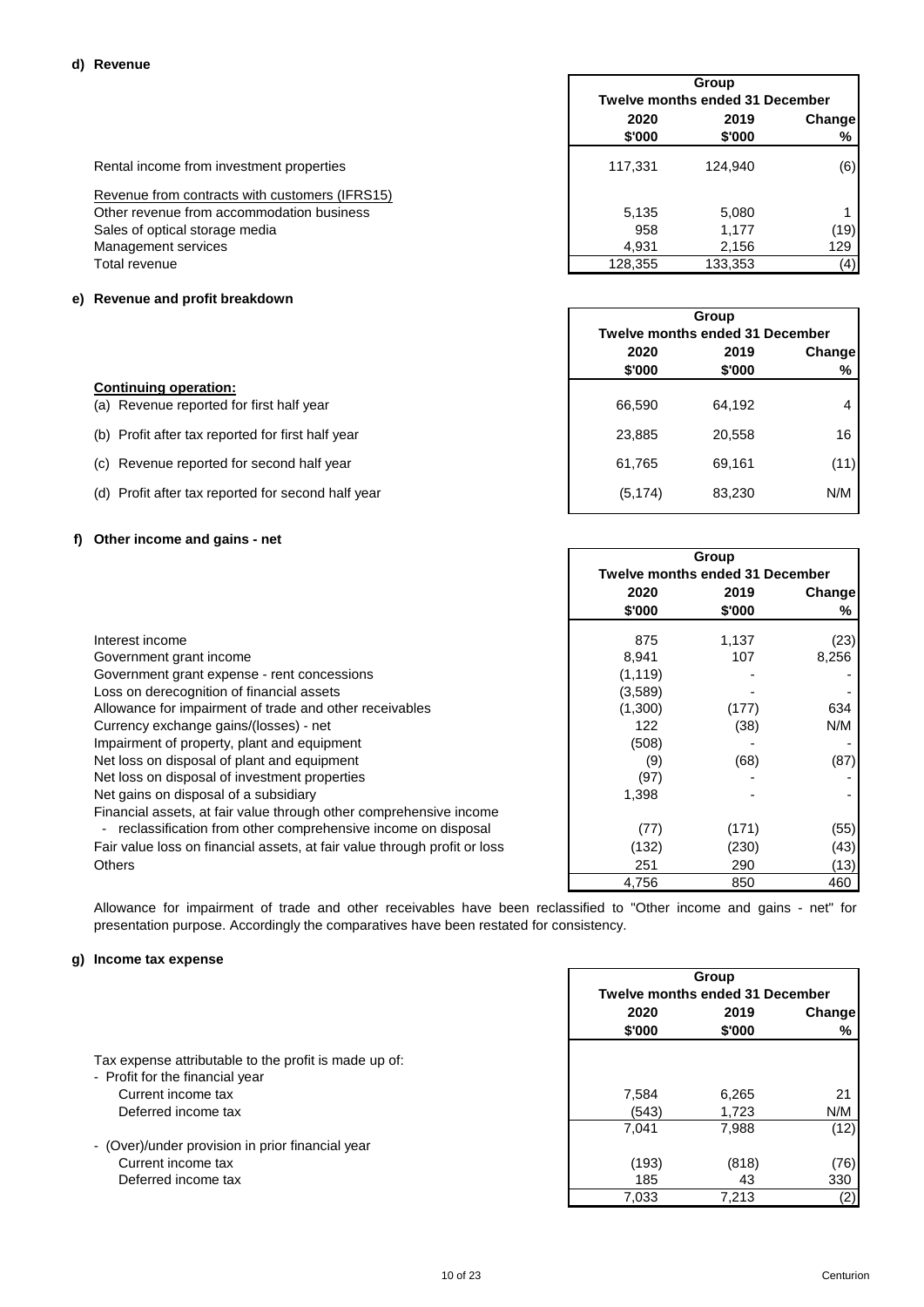#### **h) Other information on Income Statement**

|              | Group<br><b>Twelve months ended 31 December</b> |          |   |
|--------------|-------------------------------------------------|----------|---|
|              | 2019<br>2020<br>Change<br>\$'000<br>\$'000      |          |   |
| Depreciation | (3,313)                                         | (3, 113) | 6 |

#### **i) Trade and other receivables**

Trade receivables primarily consisted of the trade receivables from non-related parties. i.e.customers.

The majority of the group's sales are on cash terms. The remaining overdue amounts, were mainly due to some customers requesting for a delay in payment and we allow them for deferred settlement of up to 30 days (for workers and student accommodation) or up to 90 days (for commercial tenants of student accommodations and optical disc business), as the case may be, after considering the requesting customer's rental deposit balance, payment history and financial situation, in order to maintain long term relationships with the customers.

The ageing analysis of trade receivables based on invoice date is as follows:

|                                           | Group       |             |
|-------------------------------------------|-------------|-------------|
|                                           | 31 Dec 2020 | 31 Dec 2019 |
|                                           | \$'000      | \$'000      |
| Up to 3 months                            | 5,164       | 3,057       |
| 3 to 6 months                             | 1,104       | 446         |
| Over 6 months                             | 599         | 689         |
|                                           | 6,867       | 4,192       |
| Less: Cumulative allowance for impairment | (1,748)     | (883)       |
|                                           | 5,119       | 3,309       |

## **j) Trade and other payables**

Trade payables mainly comprised payables to utilities, suppliers of consumables and services.

Trade payables that are aged over 3 months were mainly due to liabilities recognised but under negotiation with suppliers over payment or goods/services delivered. Our trade payables were due according to the terms on the relevant contracts. In general, our suppliers grant us a credit term of cash terms of up to 30 days and we settle our payment by cheque or bank transfer.

The ageing analysis of trade payables based on invoice date is as follows:

|                | Group                 |                       |
|----------------|-----------------------|-----------------------|
|                | 31 Dec 2020<br>\$'000 | 31 Dec 2019<br>\$'000 |
| Up to 3 months | 2,344                 | 1,644                 |
| 3 to 6 months  | 87                    | 90                    |
| Over 6 months  | 265                   | 417                   |
|                | 2,696                 | 2,151                 |

N/M: Not meaningful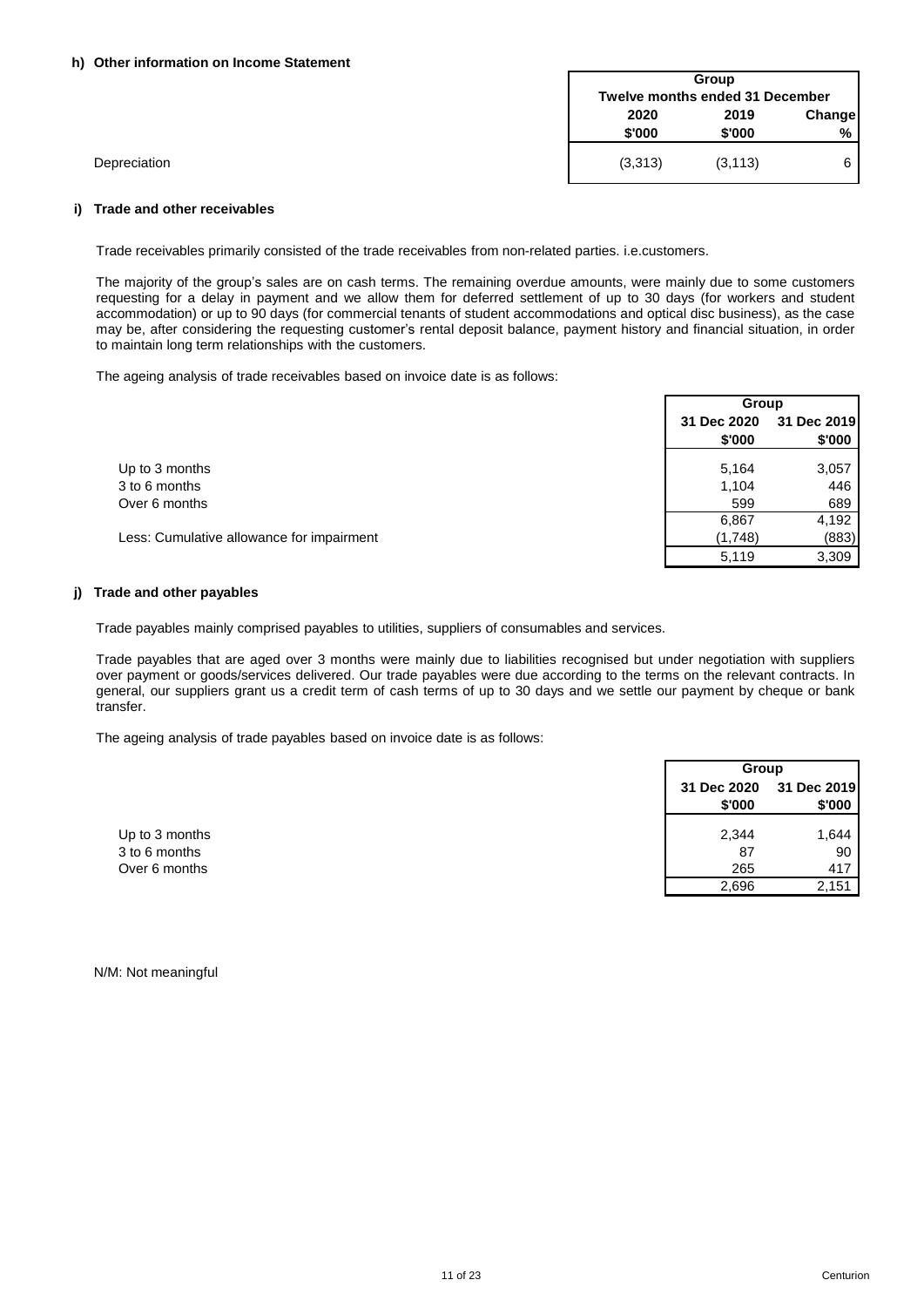## **k) Group's borrowings**

|      |                                                    | oroup                 |                       |
|------|----------------------------------------------------|-----------------------|-----------------------|
|      |                                                    | 31 Dec 2020<br>\$'000 | 31 Dec 2019<br>\$'000 |
| (i)  | Amount repayable in one year or less, or on demand |                       |                       |
|      | Secured                                            | 29,778                | 46,492                |
|      | Unsecured                                          | 42,010                | 9,288                 |
|      | Sub Total                                          | 71,788                | 55,780                |
| (ii) | Amount repayable after one year                    |                       |                       |
|      | Secured                                            | 544.434               | 529,361               |
|      | Unsecured                                          | 138,444               | 153,898               |
|      | Sub Total                                          | 682,878               | 683,259               |
|      | <b>Total borrowings</b>                            | 754,666               | 739,039               |

## (iii) Details of any collateral

The Group's secured borrowings include bank borrowings. The borrowings are secured by fixed charges over certain bank deposits and investment properties of the subsidiaries.

## **l) Share capital and treasury shares**

|                                                      | Company       | Group         | Company       |
|------------------------------------------------------|---------------|---------------|---------------|
|                                                      | No. of shares | Share capital | Share capital |
|                                                      | issued        | \$'000        | \$'000        |
| Share capital<br>Beginning and end of financial year | 840,778,624   | 142.242       | 253,553       |

| Company     |             |  |  |
|-------------|-------------|--|--|
| 31 Dec 2020 | 31 Dec 2019 |  |  |
| 840,778,624 | 840,778,624 |  |  |

**Group**

Total number of issued shares excluding treasury shares

All issued ordinary shares are fully paid. There is no par value for these ordinary shares.

There was no share buy-back since the end of the previous financial year.

#### **Share options, warrants and convertibles**

As at 31 December 2020 and 31 December 2019, the Company did not have any employee share option scheme and has no outstanding options, warrants or convertibles.

## **Treasury shares and subsidiary holdings**

Number of shares held as treasury shares Number of subsidiary holdings

**As at As at 31 Dec 2020 31 Dec 2019** 0% 0% **Company**

Percentage of the aggregate number of treasury shares and subsidiary holdings held against the total number of shares outstanding

## **m) Purchase, sales or redemption of the Company's listed securities and sales, transfer, cancellation and/or use of treasury shares and subsidiary holdings**

There was no purchase, sales or redemption of the Company's listed securities and sales, transfer, cancellation and/or use of treasury shares and subsidiary holdings during the year ended 31 December 2020.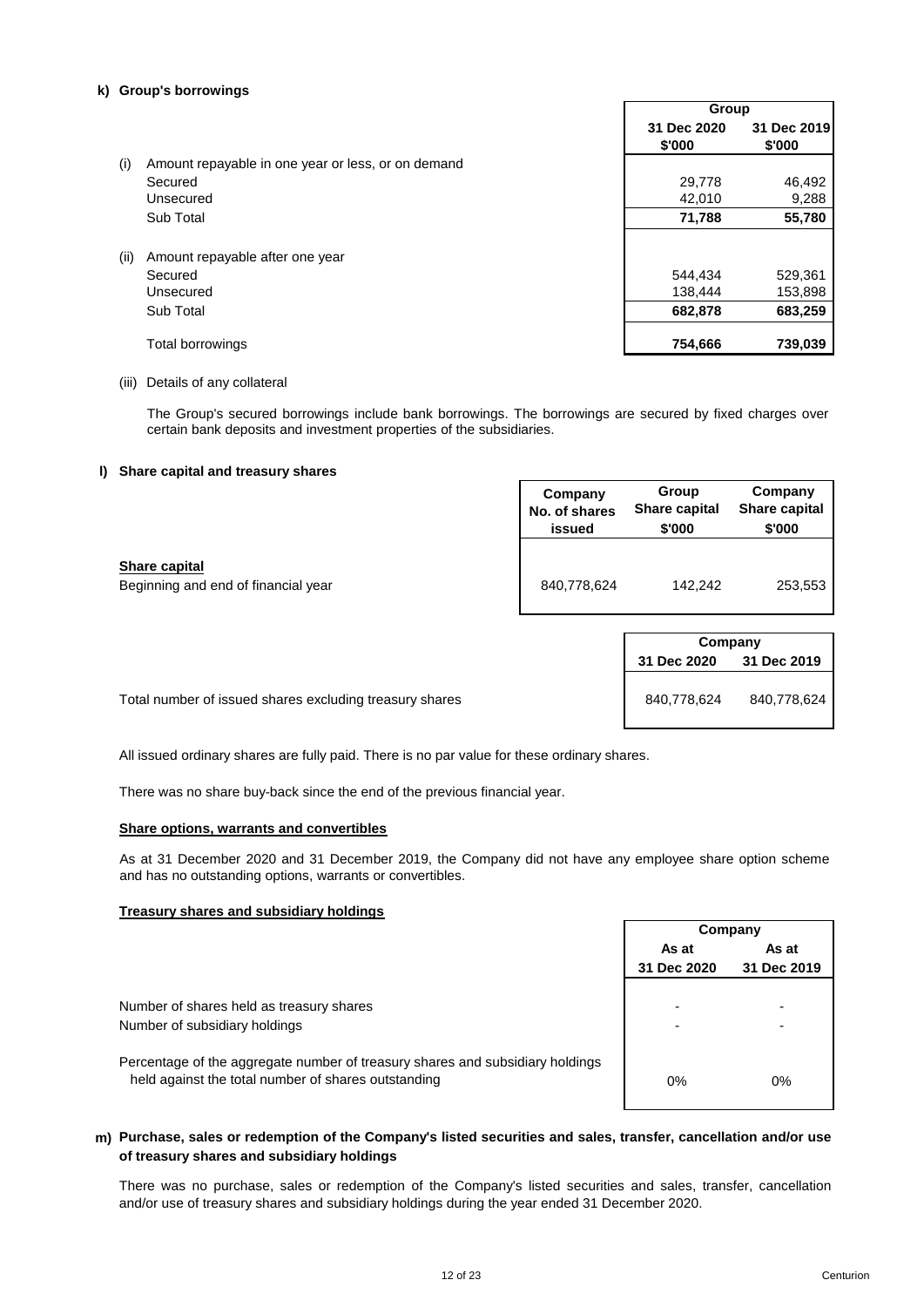## **8. Group Performance Review**

A review of the performance of the group, to the extent necessary for a reasonable understanding of the group's **business. It must include a discussion of the following:**

(a) any significant factors that affected the turnover, costs, and earnings of the group for the current financial period **reported on, including (where applicable) seasonal or cyclical factors; and**

(b) any material factors that affected the cash flow, working capital, assets or liabilities of the group during the current **financial period reported on**

## **(a)(i) Second half review - 2H 2020 vs 2H 2019**

In the half year ended 31 December 2020 ("2H 2020"), the Group's revenue reduced 11% or S\$7.4 million to S\$61.8 million from S\$69.2 million in the half year ended 31 December 2019 ("2H 2019").

The lower revenue was mainly attributable to lower occupancy due to COVID-19 across almost the Group's entire portfolio, particularly the Group's student accommodation portfolio in Australia and the United Kingdom ("UK").

The reduction in revenue was mitigated by revenue contributions from a newly-added management service contract in Singapore to manage three Factory-Converted Workers Dormitories and the revenue from two Quick Build Dormitories ("QBDs"), namely Westlite Kranji Way and Westlite Tuas Avenue 2 which commenced operations in 2H 2020.

The Group's student accommodation assets in the UK experienced the largest impact from COVID-19. Revenue in UK was affected by the early lease termination offered for the final semester of UK Academic Year 19/20, which resulted in even lower occupancy during the summer stays in 3Q 2020. The UK portfolio impact was mainly felt in Manchester City, where high COVID-19 transmission numbers continue to be reported. Universities in Manchester City have either postponed the commencement of the new academic year or have closed on-campus programmes completely, impacting both domestic and international student arrivals to that city. As COVID-19 continues to disrupt the educational sector, bookings of the accommodation portfolio for the new Academic Year 20/21 were affected, which resulted in an occupancy rate of only 63% in 2H 2020 as compared to 96% a year ago.

Similarly, dwell Village Melbourne City (formerly known as RMIT Village), located in Melbourne, Victoria, experienced an occupancy of only 28% in 2H 2020 as compared to 88% in 2H 2019. During 2H 2020, state borders were closed to both international and interstate travel, and all universities ceased face-to-face education to contain the spread of COVID-19. Dwell East End Adelaide occupancy was also lower at 64% as compared to 95% in 2H 2019.

Revenue for the Singapore purpose-built workers dormitories ("PBD") excluding the two operational QBDs, also reduced, as occupancy dropped to 89% in 2H 2020 as compared to 99% in 2H 2019. Demand for purpose built dormitory beds weakened with companies seeking alternative housing options allowed in the interim by the government such as Temporary Living Quarters, Quick Built Dormitories, Construction Temporary Quarters, and Private Residential Housing. In addition, a number of foreign workers also returned to their hometown after the lockdown, which reduced the demand from existing customers.

Revenue from the workers accommodation in Malaysia improved 3% despite COVID-19. Excluding the newly-leased workers asset from Selangor State Development Corporation, the workers accommodation in Malaysia achieved a better occupancy of 80% as compared to 78% in 2H 2019. With migrant workers better managed in PBDs instead of private housing and shophouses, coupled with the new legislation on improving living standards of migrant workers in Malaysia, demand for PBD beds has improved.

The Group's gross profit reduced 17% to S\$41.5 million in 2H 2020 from S\$49.9 million in 2H 2019 mainly due to reduced revenue, additional operating expenses incurred to manage COVID-19 incidents, and costs relating to the safe living measures put in place in managing the accommodation assets.

Other income and gains increased by S\$3.6 million, largely attributed to various government support schemes provided in the different countries where the Group operates to mitigate COVID-19's impact on employment and businesses, and net gains on disposal of Shanghai Huade Photoelectron Science & Technology Co. Ltd in China. These are offset against rent rebates provided to eligible tenants as part of the qualifying conditions and voluntary rental concessions granted to assist tenants whose operations were adversely impacted by the COVID-19 pandemic. The voluntary rent concessions to support tenants and customers are classified as loss on derecognition of financial assets. An impairment of property, plant and equipment in dwell Selegie of S\$0.5 million was made during the period as the Group does not consider it viable to extend the lease when it ends on 4 June 2021.

Distribution and administrative expenses reduced S\$3.3 million as a result of cost savings measures to cushion the impact from COVID-19. These include reductions in travelling, marketing and selling costs such as commissions, as well as salaries and bonus cuts.

Finance expenses decreased by S\$3.2 million to S\$11.1 million, due to the lower interest rate environment, as compared to 2H 2019.

Share of the profit of associated companies and joint venture improved by S\$3.3 million, turning into a profit of S\$1.2 million in 2H 2020, mainly due to better performance of Centurion US Student Housing Fund and its lower fair value loss in 2H 2020 as compared to 2H 2019.

A fair valuation exercise was conducted by independent valuers on the Group's investment properties as at 31 December 2020, and a net fair valuation loss of S\$27.6 million was recognised in 2H 2020 as compared to a net fair valuation gain of S\$66.3 million recognized in 2H 2019. The fair valuation loss was a reflection of the market conditions taking into account the COVID-19 pandemic.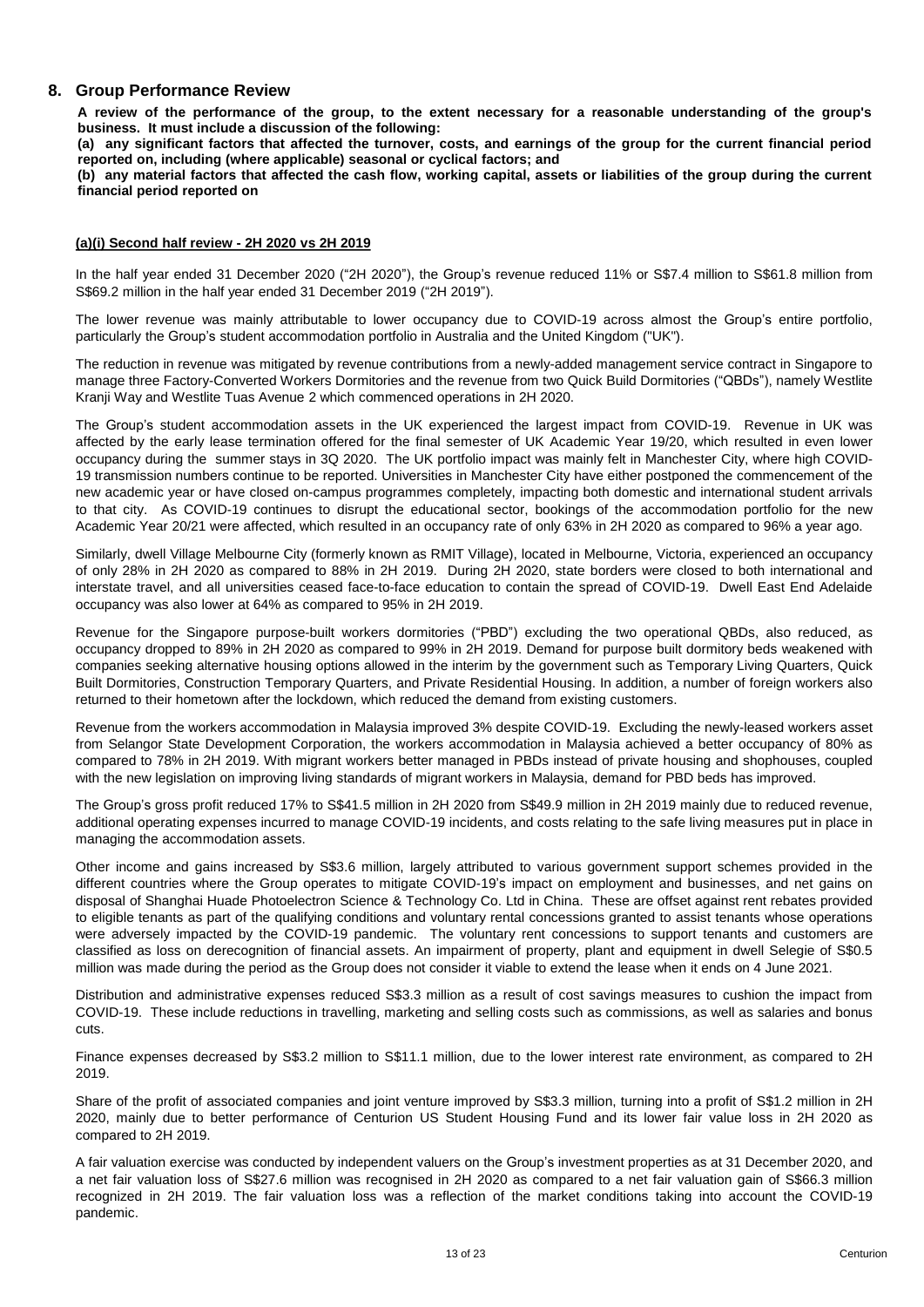Income tax expense reduced by S\$0.4 million or 13% largely due to write back of deferred tax arising from fair value changes in 2H 2020.

The Group's net loss attributable to the equity holders of the Company in 2H 2020 is S\$3.8 million, as compared to a net profit of S\$81.9 million in 2H 2019.

Excluding one-off items in the form of fair value loss on investment properties and rent guarantee, deferred tax arising from fair value gains, and gains or loss from disposal of a subsidiary and assets held for sale, the Group's profit from core business operations recorded a growth of 2% to S\$23.4 million in 2H 2020 from S\$23.0 million in 2H 2019.

The Group's net profit from core business operations attributable to equity holders of the Company increased by 1%, from S\$20.2 million in 2H 2019 to S\$20.3 million in 2H 2020, after accounting for the non-controlling interest proportion.

## **(a)(ii) Twelve months review - FY2020 vs FY2019**

The Group registered a S\$5.0 million reduction in revenue to S\$128.4 million in the full year ended 31 December 2020 ("FY 2020") from S\$133.4 million in the full year ended 31 December 2019 ("FY 2019").

The lower revenue was mainly attributable to revenue reductions of S\$14.2 million from the Group's UK and Australia student accommodation, as well as Singapore workers accommodation, where occupancies were affected by COVID-19 since the second quarter ended 30 June 2020.

The reduction was partially offset by revenue contribution of S\$9.8 million from properties added to the portfolio in 2019 such as Westlite Juniper and dwell Archer House as well as management fee income from three Factory-Converted Workers Dormitories and the revenue from the two QBDs, namely Westlite Kranji Way and Westlite Tuas Avenue 2, that commenced operations in 2H 2020.

Gross profit of S\$89.6 million in FY 2020 was 8% lower compared to S\$96.9 million in FY 2019, mainly due to the lower revenue coupled with additional expenses of S\$2.0 million incurred to manage the COVID-19 situation.

Other income and gains increased by S\$3.9 million to S\$4.8 million in FY 2020 from S\$0.9 million in FY 2019, largely attributable to government support schemes and gains on disposal of Shanghai Huade Photoelectron Science & Technology Co. Ltd in China. These gains were offset by the rental support provided to tenants, a S\$0.5 million impairment of property, plant and equipment in dwell Selegie as well as S\$1.3 million allowance for doubtful debts in FY 2020.

Distribution and administrative expenses had reduced to S\$22.5 million in FY 2020 from S\$25.1 million in FY 2019 because of savings in travelling cost, marketing and selling expenses such as advertising and commission expenses due to COVID-19 lockdowns.

Due to the lower interest rate environment, finance expenses decreased by S\$5.5 million to S\$23.3 million in FY 2020 compared to S\$28.8 million in FY 2019.

Share of profit of associated companies and joint venture was S\$4.0 million higher than S\$0.8 million in FY 2019 mainly due to higher contribution from the Centurion US Student Housing Fund.

Net fair value losses on investment properties and assets held for sale was S\$27.6 million as compared to fair value gains of S\$66.3 million in FY 2019.

The Group's net profit attributable to the equity holders of the Company in FY 2020 is S\$17.2 million, an 83% reduction as compared to FY2019.

Excluding one-off items, net profit derived from core business operations was S\$47.3 million in FY 2020, which was S\$3.7 million or 9% higher than S\$43.6 million in FY 2019.

The Group's net profit from core business operations attributable to equity holders of the Company was S\$41.3 million in FY 2020, an increase of 8% from S\$38.2 million in FY 2019.

## **(b) Review of Group Balance Sheet**

## **Assets**

Net cash generated from the operating activities, loan principal moratorium as well as proceeds from borrowings led to S\$35.3 million increase in cash and bank balances, which stood at S\$83.9 million as at 31 December 2020. Please refer to paragraph 8 (d) Review of Statement of Cash Flows for more details.

Trade and other receivables increased S\$3.6 million to S\$11.7 million in FY 2020 largely due to receivables from new accommodation start-ups, and slower collections from customers affected by COVID-19, as well as increased in other receivables such as government grant receivable.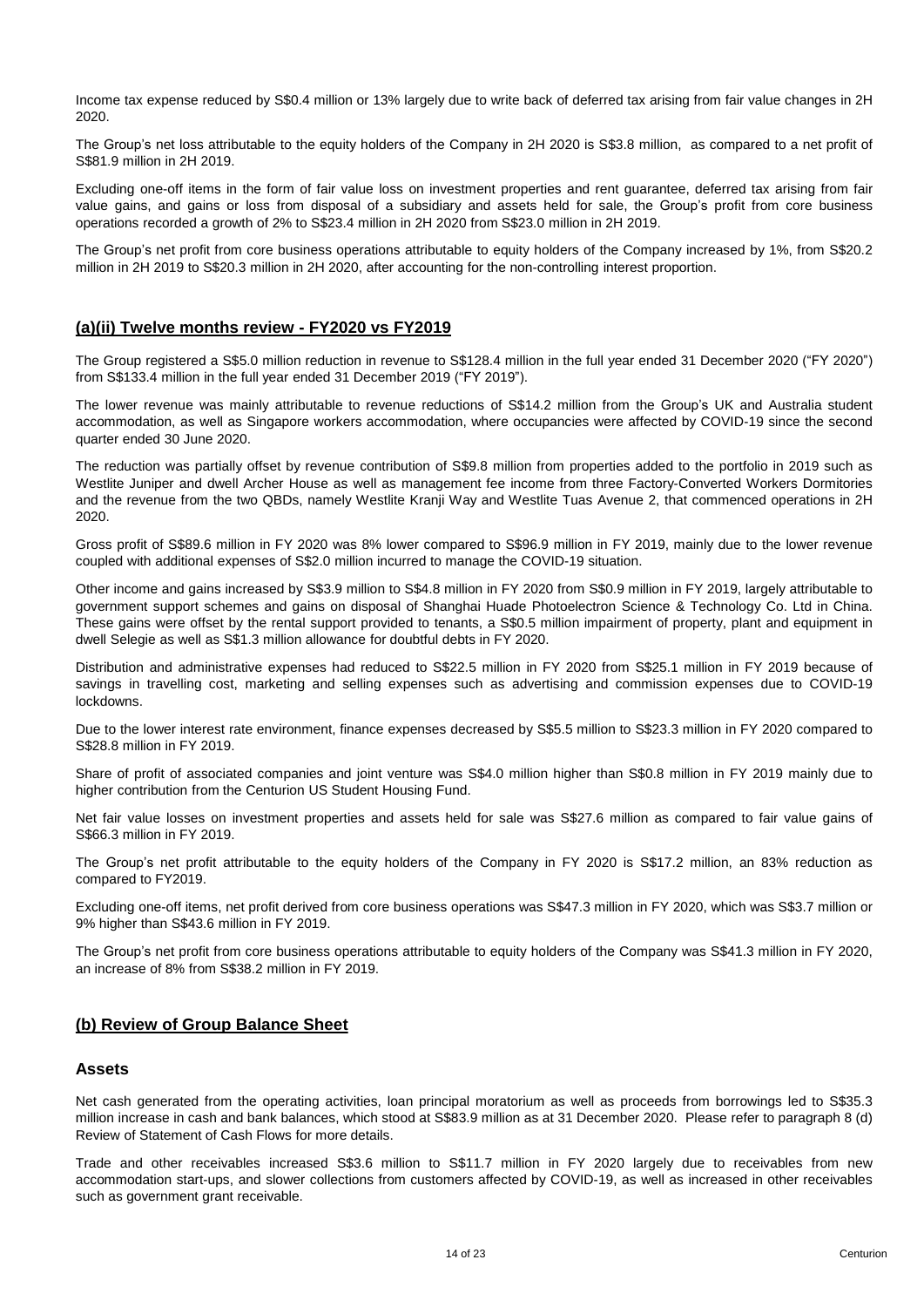Assets held for sale reduced by S\$4.2 million to S\$1.3 million in FY 2020 with the completion of the sale of Desa Cemerlang and Beechwood House during the year.

Investment properties increased by S\$31.9 million to S\$1.3 billion in FY 2020 largely due to the expanded portfolio with the addition of three leased assets – Westlite – PKNS Petaling Jaya, Malaysia, and two QBDs in Singapore, namely Westlite Kranji Way and Westlite Tuas Avenue 2, as well as the development of the workers accommodation at Westlite Tampoi and student accommodation at dwell MSV South. These were offset by fair valuation losses.

Lease liabilities increased by S\$28.2 million to S\$95.1 million mainly due to the addition of the three leased assets during FY 2020.

The Group purchased interest rate swaps to hedge its floating interest rate risk on its bank borrowings. Due to lower interest rates, a fair value loss on the cash flow hedges of S\$6.8 million was recognized on the comprehensive income during FY 2020, which largely accounted for the S\$5.0 million increase in derivative financial instruments as at 31 December 2020.

## **Borrowings & Gearing**

As at 31 December 2020, the Group had net current liabilities of S\$20.1 million. The Group currently has sufficient cash resources and banking facilities of S\$196.7 million available to meet its current liabilities.

The Group's net gearing ratio was 48% as at 31 December 2020, an improvement from 51% as at 31 December 2019. The Group's operating assets are primarily funded through bank borrowings, which have an average remaining maturity profile of seven years. The Group uses long term bank debt with regular principal repayments to finance its long-term assets.

As at 31 December 2020, the Group's balance sheet remained healthy with S\$83.9 million in cash and bank balances.

## **(c) Review of Company Balance Sheet**

Proceeds from bank borrowings and intercompany settlement have resulted in an increase in cash and bank balances, and reduction in trade and other receivables.

Current borrowings increased by S\$33.6 million largely due to the reclassification of a term loan which is expected to mature within the next 12 months.

## **(d) Review of Statement of Cash Flows**

In FY 2020, the Group generated positive cash flow of S\$60.5 million from operating activities.

Net cash provided by investing activities amounted to S\$6.1 million, mainly due to the proceeds from disposal of Beechwood House, Desa Cemerlang and Shanghai Huade Photoelectron Science & Technology Co. Ltd.

The Group recorded net cash used in financing activities of S\$29.1 million for repayment of borrowings, interest paid as well as dividends paid to the shareholders.

As a result of the above activities, the Group recorded an increase in cash and cash equivalents of S\$37.5 million in FY 2020.

## **(e) Events occuring after balance sheet date**

On 1 February 2021, the Company has fully redeemed \$60,000,000 Series 004 Notes due 2022.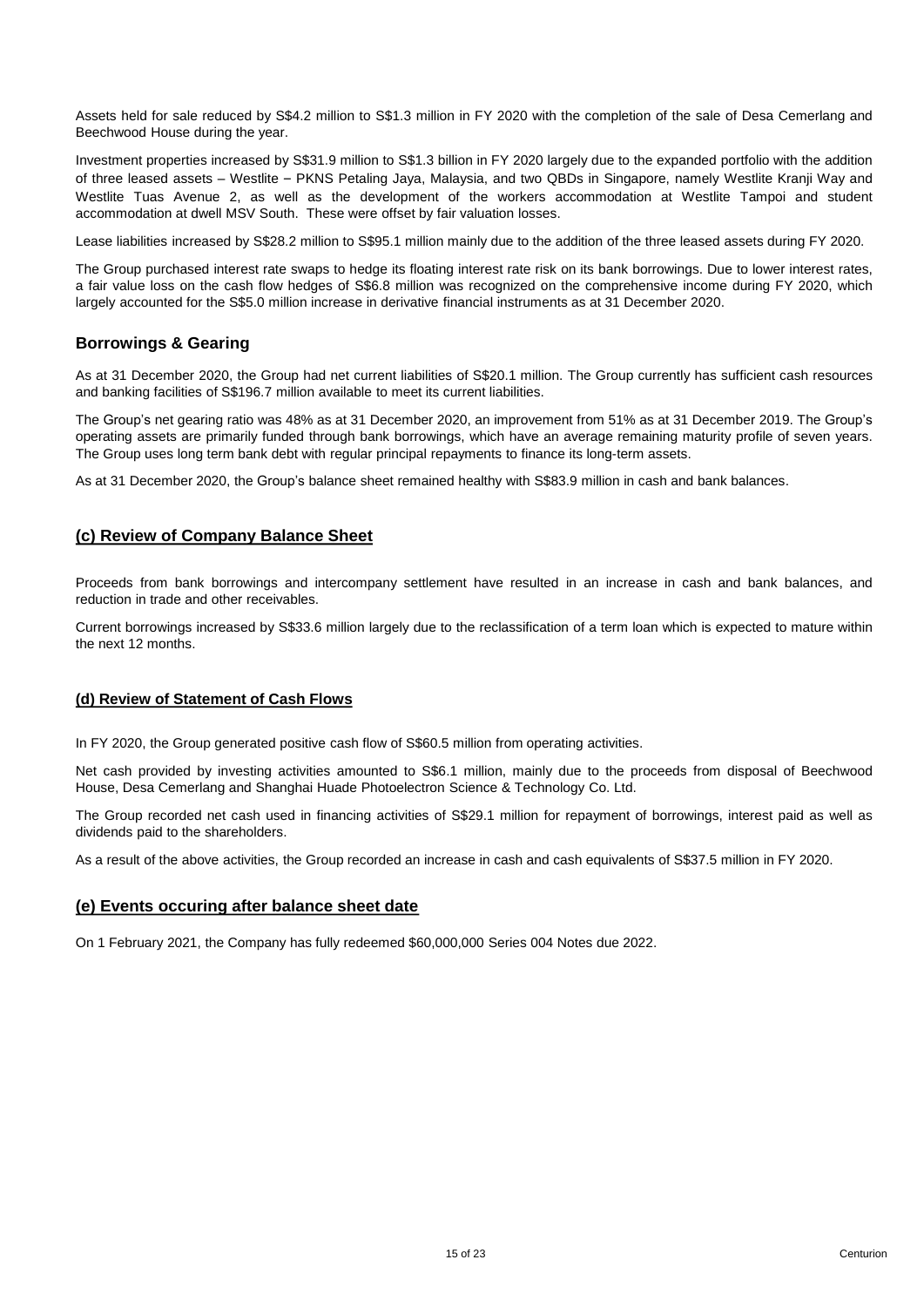## **9. (a) Earnings per share**

|                                                                                                     | Group             |         | Group             |                      |
|-----------------------------------------------------------------------------------------------------|-------------------|---------|-------------------|----------------------|
|                                                                                                     | Second half year  |         |                   | <b>Twelve months</b> |
|                                                                                                     | ended 31 December |         | ended 31 December |                      |
|                                                                                                     | 2020              | 2019    | 2020              | 2019                 |
|                                                                                                     |                   |         |                   |                      |
| Net profit attributable to equity holders of the<br>Company (S\$'000)                               | (3,834)           | 81,884  | 17,171            | 99,951               |
|                                                                                                     |                   |         |                   |                      |
| Net profit from core business operations attributable<br>to equity holders of the Company (S\$'000) | 20,315            | 20,165  | 41,320            | 38,232               |
| Weighted average number of ordinary shares<br>outstanding for basic earnings per share ('000)       | 840,779           | 840,779 | 840,779           | 840,779              |
|                                                                                                     |                   |         |                   |                      |
| Earnings per ordinary share:                                                                        |                   |         |                   |                      |
| (i) Basic earnings per share (cents)                                                                | (0.46)            | 9.74    | 2.04              | 11.89                |
| (ii) Diluted earnings per share (cents)                                                             | (0.46)            | 9.74    | 2.04              | 11.89                |
| <b>Earnings per ordinary share based on core business operations:</b>                               |                   |         |                   |                      |
| (i) Basic earnings per share (cents)                                                                | 2.42              | 2.40    | 4.91              | 4.55                 |
| (ii) Diluted earnings per share (cents)                                                             | 2.42              | 2.40    | 4.91              | 4.55                 |
|                                                                                                     |                   |         |                   |                      |

## **(b) Net asset value**

|                                                     |             | Group                   |                         | Company     |  |
|-----------------------------------------------------|-------------|-------------------------|-------------------------|-------------|--|
|                                                     |             | 31 Dec 2020 31 Dec 2019 | 31 Dec 2020 31 Dec 2019 |             |  |
|                                                     |             |                         |                         |             |  |
| Net asset value per ordinary share (see note below) | 72.03 cents | 70.43 cents             | 33.20 cents             | 33.49 cents |  |

## Note:

The Group's and Company's net asset value per ordinary share is calculated based on the Company's total number of issued shares (excluding treasury shares) of 840,778,624 ordinary shares as at 31 December 2020 and 31 December 2019.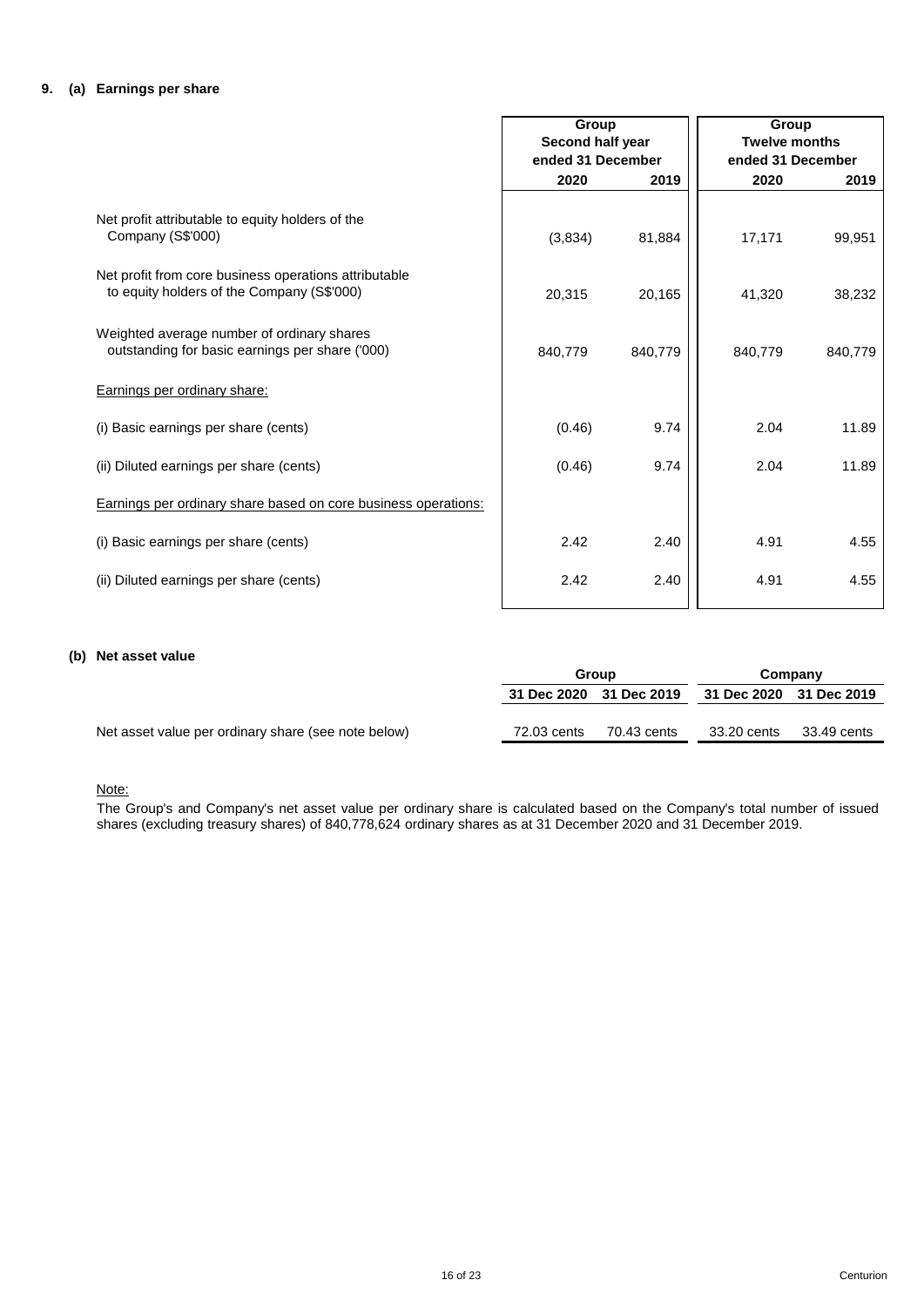10. A commentary at the date of the announcement of the significant trends and competitive conditions of the industry in which the group operates and any known factors or events that may affect the group in the next **reporting period and the next 12 months**

#### **Accommodation Business**

As at 31 December 2020, the Group operated a diversified portfolio of 35 operational purpose-built workers and student accommodation assets ("PBWA" and "PBSA" respectively), comprising approximately 73,460 beds across Singapore, Malaysia, Australia, South Korea, the United Kingdom ("UK") and the United States ("US").

#### **Workers Accommodation**

#### **Singapore**

The Group had approximately 28,000 beds across five operating PBWA assets in Singapore as at 31 December 2020, achieving an average financial occupancy rate of 93.9% for FY 2020, compared to 97.9% a year ago. In addition, the Group has also started managing 2,320 beds from two Quick-Build Dormitories ("QBDs"), for which occupancy is ramping up.

Following the lifting of the dormitory lockdown in August 2020, demand for purpose-built dormitory beds softened as employers sought out alternative housing options for their migrant workers in interim accommodation created or permitted by the Government such as Quick Built Dormitories, Temporary Living Quarters ("TLQs"), Construction Temporary Quarters ("CTQs") and private residential housing. In addition, a number of migrant workers have also returned to their hometown after the lockdown<sup>1</sup>. As at 31 December 2020, financial occupancy of the Group's Singapore workers accommodation portfolio, excluding QBD stood at 79.1%.

The migrant worker population numbers are expected to increase gradually in 2021, as the Government now allows employers to bring returning and new workers into Singapore, under strict quarantine and clearance regimes. Further, with the gradual recovery of the economy, more workers are expected to be brought in by employers.

Some of the alternative accommodation solutions such as TLQs are temporary, and are expected to be discontinued by 1H 2021. Other solutions, such as QBDs, are designed to pilot new dormitory specifications, which are being evaluated for improved pandemic management.

The Group is actively engaged in dialogues with relevant Government authorities regarding these future specifications for permanent purpose-built dormitories and the related requirements for existing PBWA, as well as government support for industry and businesses. In the long term, we believe purpose-built dormitories will continue to be the preferred option for housing migrant workers.

During FY2020, the Group secured two tender contracts from JTC Corporation, one for the management of three Factory-Converted Dormitories ("FCD") comprising approximately 4,000 beds, and the second to lease and manage four QBDs with approximately 6,400 beds, of which two sites have commenced operations as at December 2020.

The Group will continue to explore opportunities to participate in the development and management of new PBWA assets addressing pandemic management needs.

#### **Malaysia**

As at 31 December 2020, Centurion operated approximately 36,744 beds across eight PBWA assets located across Johor, Penang and Selangor. The workers dormitory in Selangor, namely Westlite – PKNS Petaling Jaya, was newly added in December 2020. The average financial occupancy rate for workers accommodation in Malaysia, excluding Westlite – PKNS Petaling Jaya which is still ramping up, was 79.7% for FY 2020.

Westlite – PKNS Petaling Jaya, comprising 6,044 beds, was secured on a master lease of 21 years with an option for an additional 9 years, from the Selangor State Development Corporation. Significantly, it enlarges the Group's portfolio and geographic presence in Malaysia. In Johor, the development of three additional blocks on an existing piece of land at Tampoi, which is expected to complete in 2Q 2021, will add another 3,600 beds to the existing Westlite Tampoi dormitory.

While the Malaysian Government has implemented various rounds of Movement Control Orders ("MCOs") across different states, each state has differing levels of restrictions, and the MCOs have not affected the financial occupancies of the Group's Malaysian assets.

To curb the spread of COVID-19, the Malaysian Government has stepped up enforcement of the requirement for employers to comply with the Amendment to the Workers' Minimum Standards of Housing and Amenities Act<sup>2</sup>, including gazetting an emergency ordinance compelling employers to provide lodging with sufficient living space and amenities for their migrant workers.

Westlite Malaysia is able to meet the requirements of the new legislation, and the Group is working with the Department of Labour Peninsular Malaysia ("JTKSM") towards the certification of its assets in compliance to the standards of the  $Act<sup>3</sup>$ .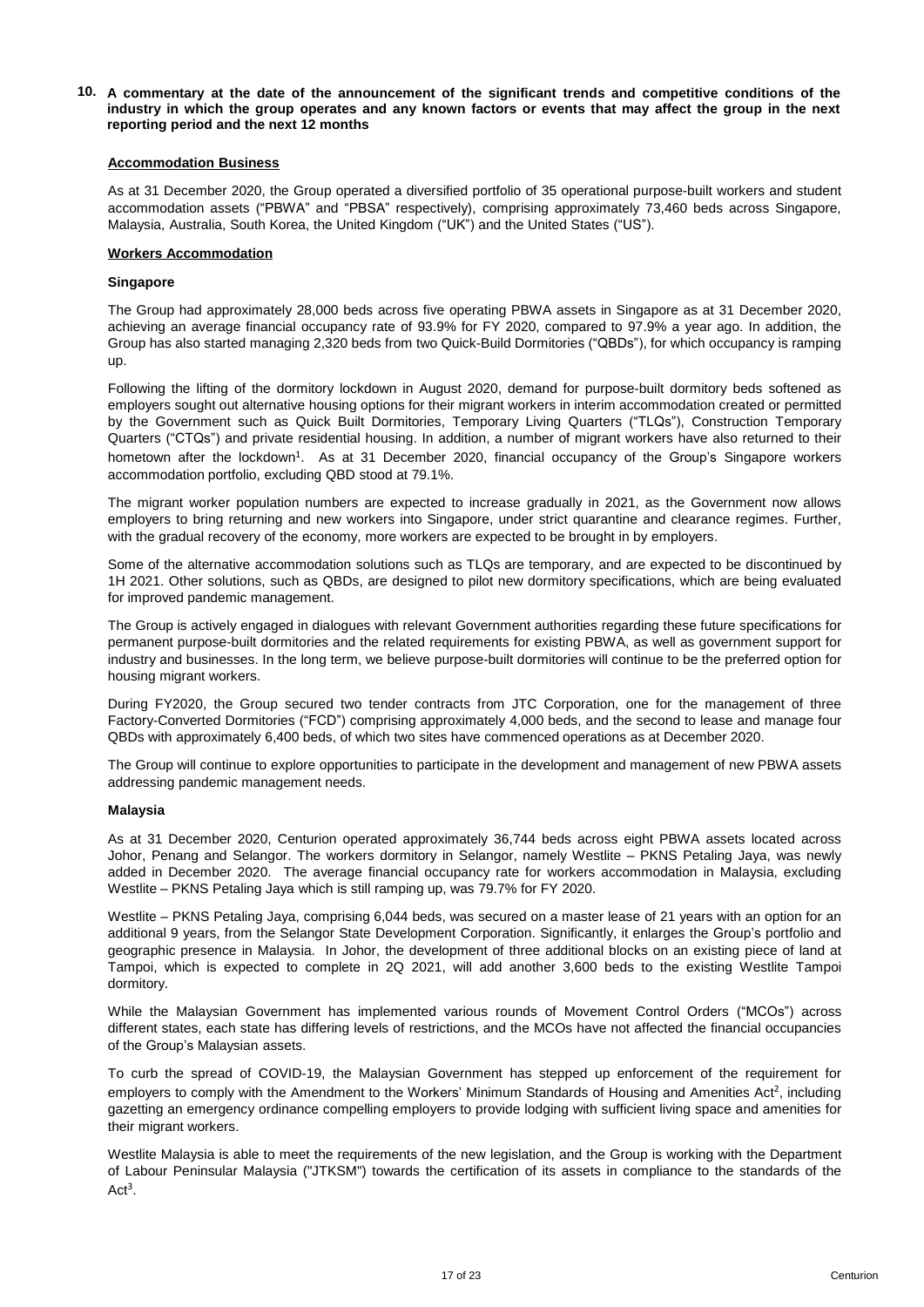## **Student Accommodation**

As at 31 December 2020, the Group had a portfolio of approximately 6,396 beds across 20 operational PBSA assets in Australia, South Korea, Singapore, the UK, and the US.

## **United Kingdom**

The Group's UK portfolio, comprising 10 assets strategically located near top universities, recorded an average financial occupancy of 69.7% for FY 2020. Occupancy was impacted by the COVID-19 pandemic, given the lockdowns in the UK as well as the offer of an early termination option to the Group's residents of their remaining contracted leases in the last semester of the UK Academic Year 2019/20. As part of portfolio rebalancing, Centurion had disposed of the 37-bed dwell Beechwood House in the UK in December 2020.

The UK maintains its standing as one of the top tertiary education markets in the world. The Higher Education Statistics Agency reported a 3% year-on-year rise in number of higher education students to 2.5 million in 2019/20<sup>4</sup>. In 2019/20, 22% of the total student population, or over 538,000 were from overseas. In February 2021, the UK Government reaffirmed its aims to recruit 600,000 international higher education students annually and increase education exports to £35 billion a year by 2030<sup>5</sup>.

#### **Australia**

In FY 2020, COVID-19 hit international students' demand for accommodation in Australia. The impact was greater in Melbourne, where dwell Village Melbourne City achieved an average financial occupancy of 45.3%, while dwell East End Adelaide recorded an average financial occupancy of 72.9%. Due to COVID-19, international students faced difficulties entering the country as the federal government has prioritised the repatriation of citizens and residents stranded overseas. The implementation of interstate travel restrictions within Australia also contributed to the drop in occupancies.

Nonetheless, the prospects for student accommodation in the long term remain bright. In the next decade, the population aged 19 and younger will form around 35% of the total population in Australia, representing an untapped demographic segment that could underpin growing domestic demand for PBSA<sup>6</sup>. At the same time, the supply of PBSAs in Australia remains under-supplied compared to other global education hubs, at 6% of total student population<sup>7</sup>.

#### **Singapore and South Korea**

In Singapore, the 332-bed dwell Selegie posted an average financial occupancy of 74.1% for FY 2020. As part of portfolio rebalancing, the Group will not exercise the option to extend the lease of this asset for the third and final phase of its 3+3+2 year lease. The current lease for dwell Selegie will expire in June 2021.

In South Korea, dwell Dongdaemun reported an average financial occupancy of 28.9% in FY 2020, as COVID-19 affected overseas students' plans to pursue exchange programmes or language programmes in South Korea. For the longer term, Centurion will thus refocus marketing efforts to not only overseas students but also include local professionals.

## **US**

In the US, the number of new international students physically present in the US was estimated to have declined 72% in 2020<sup>8</sup>. But international students form less than 2% of the Group's US portfolio occupancy. The Group's US assets cater mainly to domestic students, and as the US did not implement restriction on inter-state or inter-city travel, the US portfolio was able to achieve an improvement in occupancy despite a difficult year. The performance of this portfolio is expected to continue improving with increased and active management.

## **Novel Coronavirus (COVID-19)**

COVID-19 has disrupted the Group's business across almost all the Group's entire portfolio in both PBWA and PBSA segments. Occupancy rates has fallen due to government actions to curb the transmission of Covid-19. Debt delinquencies have also increased with companies and students financially affected by the economy and higher unemployment rates respectively, caused by Covid-19.

In Centurion's PBWA segment, following the outbreak of COVID-19 among the migrant worker community, governments had stepped up measures to curb the transmission of virus among the migrant workers.

The Singapore Government had implemented a "de-densification" strategy to decant dormitory worker populations to various short-and mid-term accommodation options (TLQs, CTQs, QBDs, and re-purposed state-owned properties) while future specifications for purpose-built dormitories are being evaluated to improve living standards for migrant workers and manage future pandemics. The Group is actively engaged in dialogues with relevant Government authorities regarding these future specifications for permanent purpose-built dormitories, the related requirements for existing PBWA, and government support for industry and businesses.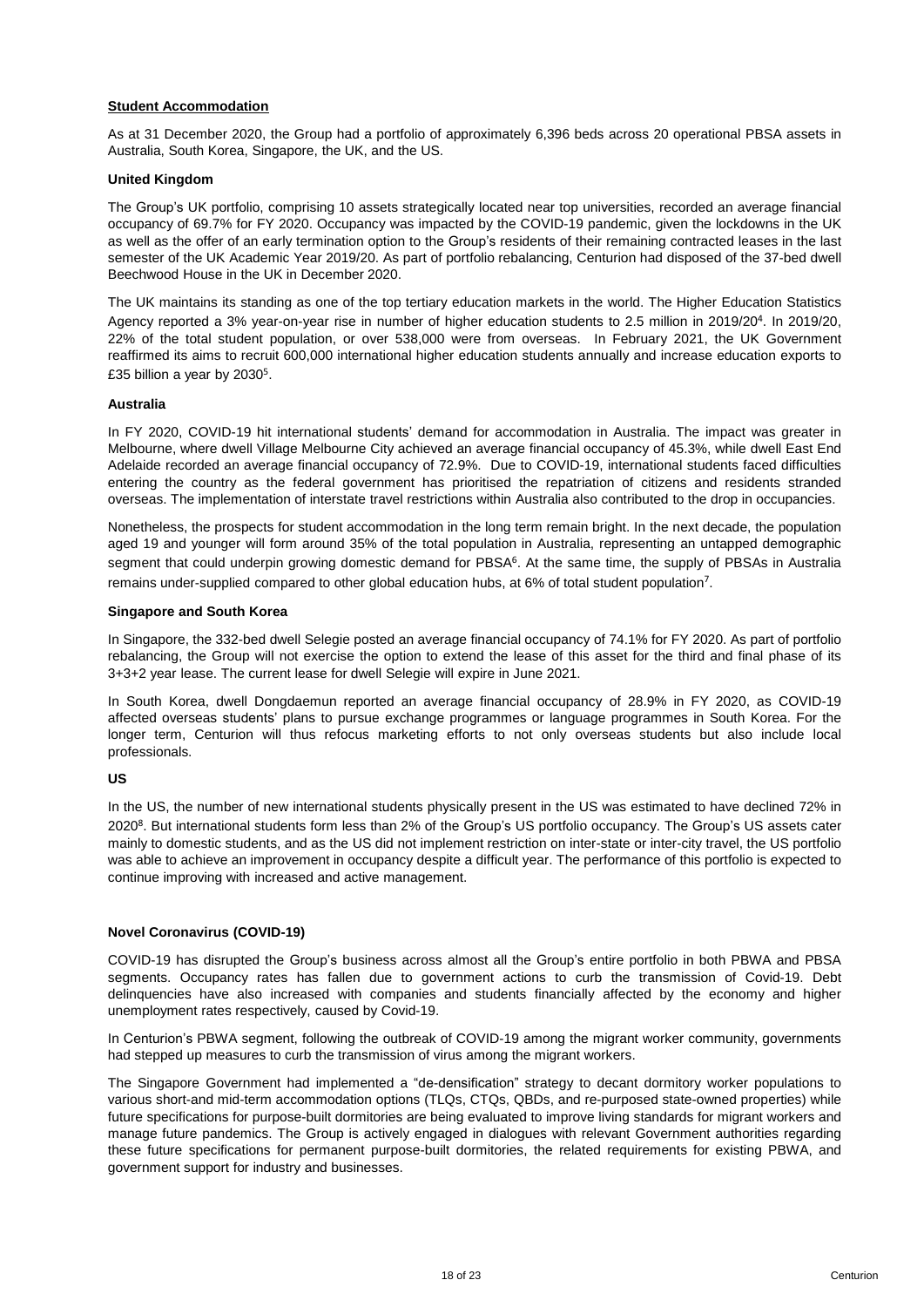In Malaysia, to curb the spread of COVID-19, the Malaysian Government has stepped up enforcement of the requirement for employers to comply with the Amendment to the Workers' Minimum Standards of Housing and Amenities Act<sup>9</sup> which improves the living standards of migrant workers. The Group is currently working with the Department of Labour Peninsular Malaysia ("JTKSM") towards the certification of its assets in compliance to the standards of the Act<sup>10</sup>.

The Group continues to be concerned for the physical, mental and social wellbeing of the migrant worker communities working in Singapore and Malaysia, and is engaged in dialogues with relevant stakeholders including the Government, employers, resident migrant workers, and NGOs, on new learnings and requirements from the unprecedented COVID-19 pandemic.

At the onset of the outbreak in worker dormitories in Singapore and Malaysia, the Group quickly activated its Pandemic Management Plan to manage and safeguard the health and wellbeing of our staff and resident migrant workers and ensure business continuity of our employer-tenants. The Group has been working alongside relevant local authorities to enhance safe living measures and processes to mitigate any operational impact arising from COVID-19 as it develops.

Turning to the PBSA segment, travel restrictions and school closures were imposed by regulators in response to the COVID-19 pandemic. As a result, except for the Group's US assets which benefited from resilient domestic demand, international students' demand for the Group's PBSAs in the UK, Australia, South Korea and Singapore were constrained.

The Group had implemented extensive measures to protect the health and mental wellbeing of our staff and residents, and progressively stepped up additional measures in line with local government and university actions and advisories.

To mitigate the impact on our resident students, the Group has offered early termination, deferments or flexible lease terms across different country markets, to support students in need.

Operationally, Centurion has stepped up on efforts to attract bookings, including short term lets, as well as tapping growing domestic demand.

The Group's portfolio of 35 quality operational assets is diversified across Singapore, Malaysia and the global education hubs in the UK, the US, and Australia. As business and travel activities resume, along with the continued rollout of several approved vaccines globally, the occupancy levels in these strategically-located assets are expected to improve as well. Furthermore, the quality of the worker dormitories also sets the Group apart, in meeting its stakeholders' expectations toward safe living conditions for migrant workers.

The Group continues to closely monitor and manage the disruptions due to COVID-19 by enhancing management and operational efficiencies, managing costs and conserving cash, and will make further announcements in the event of material changes.

The Company had on 20 April 2020 announced that the Directors of the Company would take a voluntary 15% reduction in directors' fees and senior management staff of the Group in Singapore would take a pay cut ranging from 10% to 15% ("Fee and Salary Reduction"), with effect from 1 May 2020, subject to further review at the end of the year. In view of the uncertainty amidst the Covid-19 pandemic and continued challenges ahead, the Directors of the Company and senior management staff of the Group have agreed that the Fee and Salary Reduction will continue into FY 2021 as part of the Company's measures to strengthen cash flow management and controls to conserve cash. The Fee and Salary Reduction is subject to review at the end of FY 2021.

Remark:

1. Source: The Straits Times - Singapore sees its population fall for first time in 10 years - Retrenchments have hit foreign workers especially, causing many to leave as a result, 25 September 2020

<sup>2.</sup> Source: Today Online - Malaysia enforces requirement for improved worker accommodation to rein in Covid-19, 18 February 2021

<sup>3.</sup> Source: Selangor Journal - Ministry tells employers to apply for certificate of accommodation, 24 December 2020

<sup>4.</sup> Source: HESA - Higher Education Student Statistics: UK, 2019/20 - Student numbers and characteristics, 27 January 2021 5. Source: UK Parliament House of Commons Library - International and EU students in higher education in the UK FAQs, 15

February 2021

<sup>6.</sup> Source: nuveen - Australia: The enduring merit of education, 20 November 2020

<sup>7.</sup> Source: nuveen - Australia: The enduring merit of education, 20 November 2020

<sup>8.</sup> Source: World Education Services - The Pandemic Drives Unprecedented Decline in International Students, 24 November 2020

<sup>9.</sup> Source: Today Online - Malaysia enforces requirement for improved worker accommodation to rein in Covid-19, 18 February 2021

<sup>10.</sup> Source: Selangor Journal - Ministry tells employers to apply for certificate of accommodation, 24 December 2020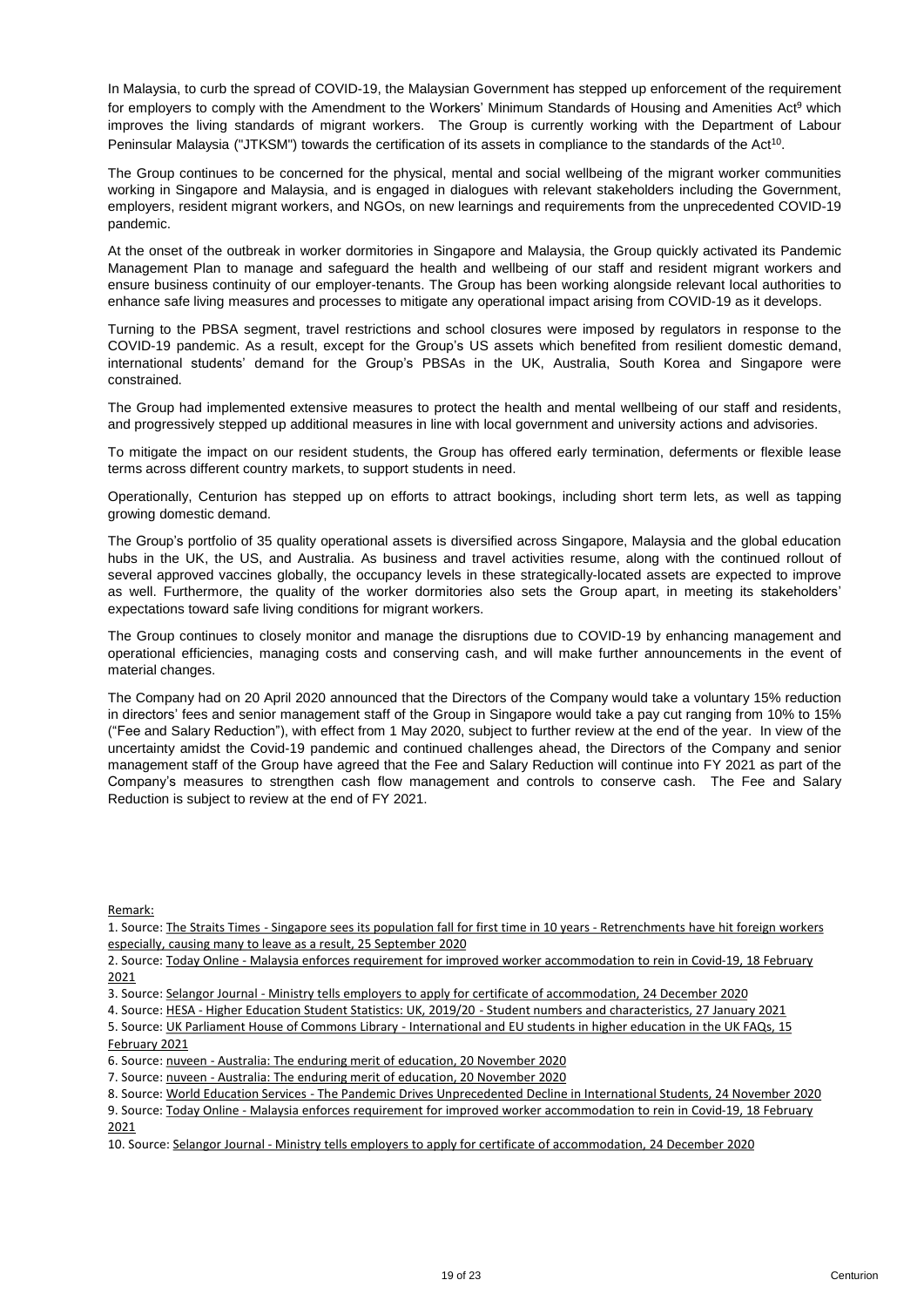## **11. Use of proceeds**

Not applicable

## **12. Dividend**

## **(a)** *Current Financial Year Reported On*

Any dividend declared for the current financial year reported on ?

None

## **(b)** *Corresponding Period of the Immediately Preceding Financial Year*

Any dividend declared for the corresponding period of the immediately preceding financial year ?

| Name of Dividend                     | Interim dividend            | Final dividend              |
|--------------------------------------|-----------------------------|-----------------------------|
| Dividend Type                        | Cash                        | Cash                        |
| Dividend Amount per Share (in cents) | 1.0 cent per ordinary share | 1.0 cent per ordinary share |
| Currency                             | SGD                         | SGD                         |
| Tax Rate                             | 1-tier tax exempt           | 1-tier tax exempt           |

## **(c) Date Payable**

Not applicable

## **(d) Book Closure Date**

Not applicable

## **13. A breakdown of the total annual dividend (in dollar value) for the issuer's latest full year and its previous full year**

|                                      | Company        |                |
|--------------------------------------|----------------|----------------|
|                                      | 2020<br>\$'000 | 2019<br>\$'000 |
| Ordinary shares<br>Preference shares | -              | 16,816<br>. .  |
| Total                                | -              | 16,816         |

Dividends distributed by the Company are tax exempt dividends for Singapore tax purposes, which means they will not be subject to Singapore tax in the hands of shareholders. There is also no Singapore withholding tax on dividends paid to nonresident shareholders.

## **14. If no dividend has been declared / recommended, a statement to that effect and the reason(s) for the decision**

No dividend has been recommended by the Board of the Company in respect of the financial year ended 31 December 2020 (Financial year ended 31 December 2019: SGD 2.0 cent per ordinary share). The Company would like to conserve its cash resources in view of the unprecedented economic condition and uncertainty amidst the COVID-19 pandemic.

## **15. Closure of Register of Members**

## For shareholders in Hong Kong

The Hong Kong branch share register will be closed from 22 April 2021 to 27 April 2021 both days inclusive, during which period no transfer of shares will be registered, for determining the entitlement to attend and vote at the Annual General Meeting to be held on 27 April 2021. All transfers of shares, accompanied by the relevant share certificates, must be lodged with the Hong Kong branch share registrar of the Company, Tricor Investor Services Limited at Level 54, Hopewell Centre, 183 Queen's Road East, Hong Kong, not later than 4:30 pm on 21 April 2021.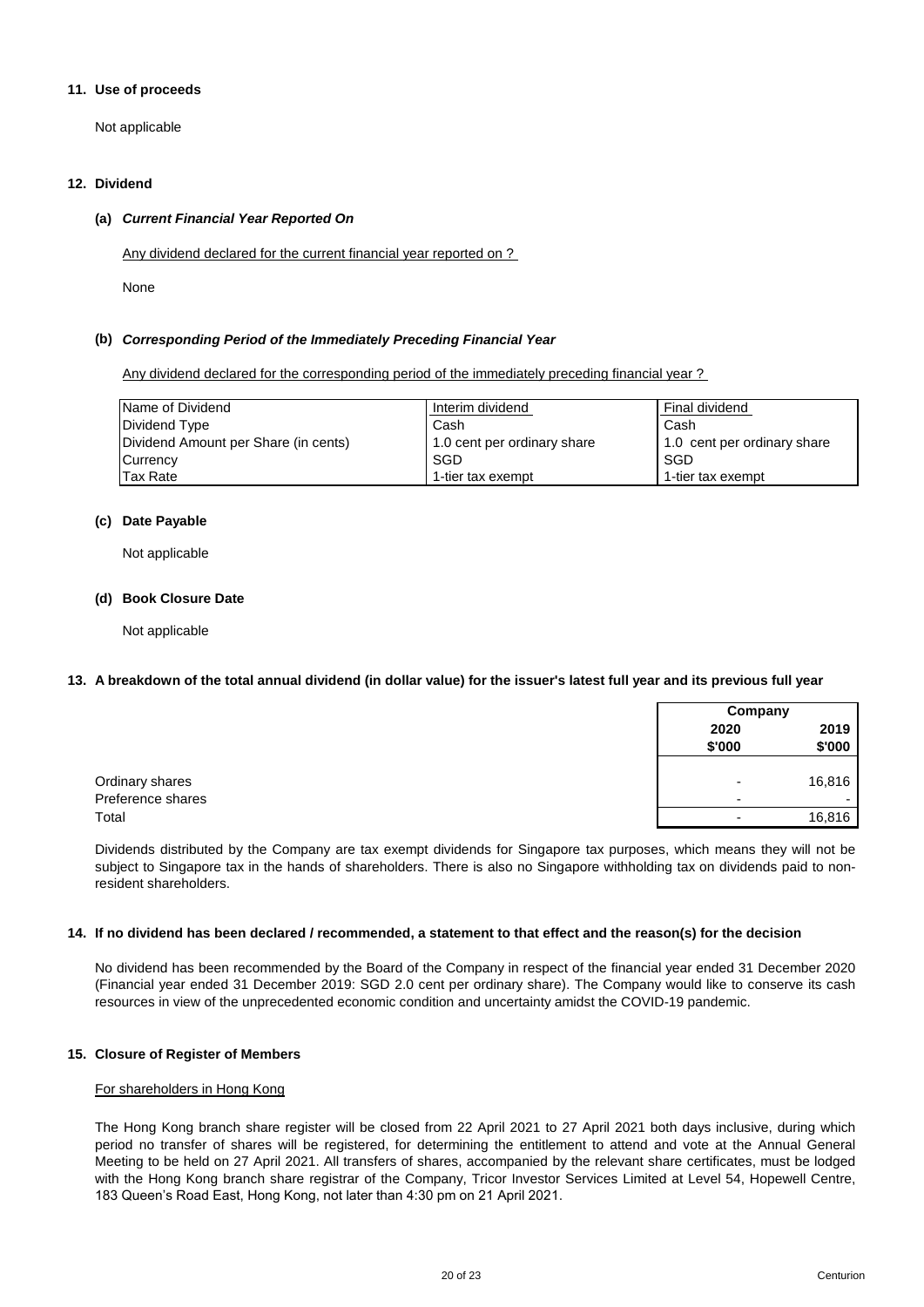## **16. Whether the figures have been audited or reviewed, and in accordance with which auditing standard or practice**

The figures have not been audited or reviewed by the Company's auditor, PricewaterhouseCoopers LLP. The figures in respect of the Group's consolidated balance sheet, consolidated income statement, consolidated statement of comprehensive income and the related notes thereto for the year ended 31 December 2020 as set out in the preliminary announcement have been agreed by the Group's auditor, PricewaterhouseCoopers LLP, to the amounts set out in the Group's draft consolidated financial statements for the year. The work performed by PricewaterhouseCoopers LLP in this respect did not constitute an assurance engagement in accordance with Singapore Standards on Auditing, Singapore Standards on Review Engagements, or Singapore Standards on Assurance Engagements and consequently no assurance has been expressed by PricewaterhouseCoopers LLP on the preliminary announcement.

#### 17. Where the figures have been audited or reviewed, the auditors' report (including any modifications or emphasis of a **matter)**

Not applicable.

- **18. Where the latest financial statements are subject to an adverse opinion, qualified opinion or disclaimer of opinion:-**
	- **(a) Updates on the efforts taken to resolve each outstanding audit issue.**
	- (b) Confirmation from the Board that the impact of all outstanding audit issues on the financial statements have **been adequately disclosed.**

#### **This is not required for any audit issue that is a material uncertainty relating to going concern**

Not applicable as the Group's latest audited financial statements for the financial year ended 31 December 2019 were not subject to an adverse opinion, qualified opinion or disclaimer of opinion.

#### **19. Review by Audit Committee**

The Company has established an audit committee (the "Audit Committee") with written terms of reference which deal clearly with its authority and duties. Amongst the Audit Committee's principal duties is to review and supervise the Company's financial reporting process and internal controls. The Audit Committee has reviewed with the management and the external auditors of the Company, PricewaterhouseCoopers LLP, the annual results announcement of the Group for the year ended 31 December 2020 and the accounting principles and policies adopted by the Group.

The Company has out-sourced its internal audit function to BDO LLP. The internal auditor reports directly to the Chairman of the Audit Committee and presents their reports and audit findings with regards to the adequacy and effectiveness of the Company's internal control and make recommendations to the Audit Committee.

The Audit Committee comprises three independent non-executive Directors, namely, Mr. Gn Hiang Meng, Mr. Chandra Mohan s/o Rethnam and Mr. Owi Kek Hean. Mr. Gn Hiang Meng is the chairman of the Audit Committee.

#### **20. Compliance with Corporate Governance Codes**

The Company has adopted the principles and practices of corporate governance in line with the Principles and Provisions as set out in the Singapore Code of Corporate Governance 2018 (the "2018 Code") and the applicable code provisions of the Corporate Governance Code (the "HK CG Code") as set out in Appendix 14 to the Rules Governing the Listing of Securities on the SEHK (the "HK Listing Rules").

In the event of any conflict between the 2018 Code and HK CG Code, the Company will comply with the more stringent requirements. Throughout the twelve months ended 31 December 2020, the Company has complied with applicable provisions in the 2018 Code and HK CG Code, except those appropriately justified and disclosed.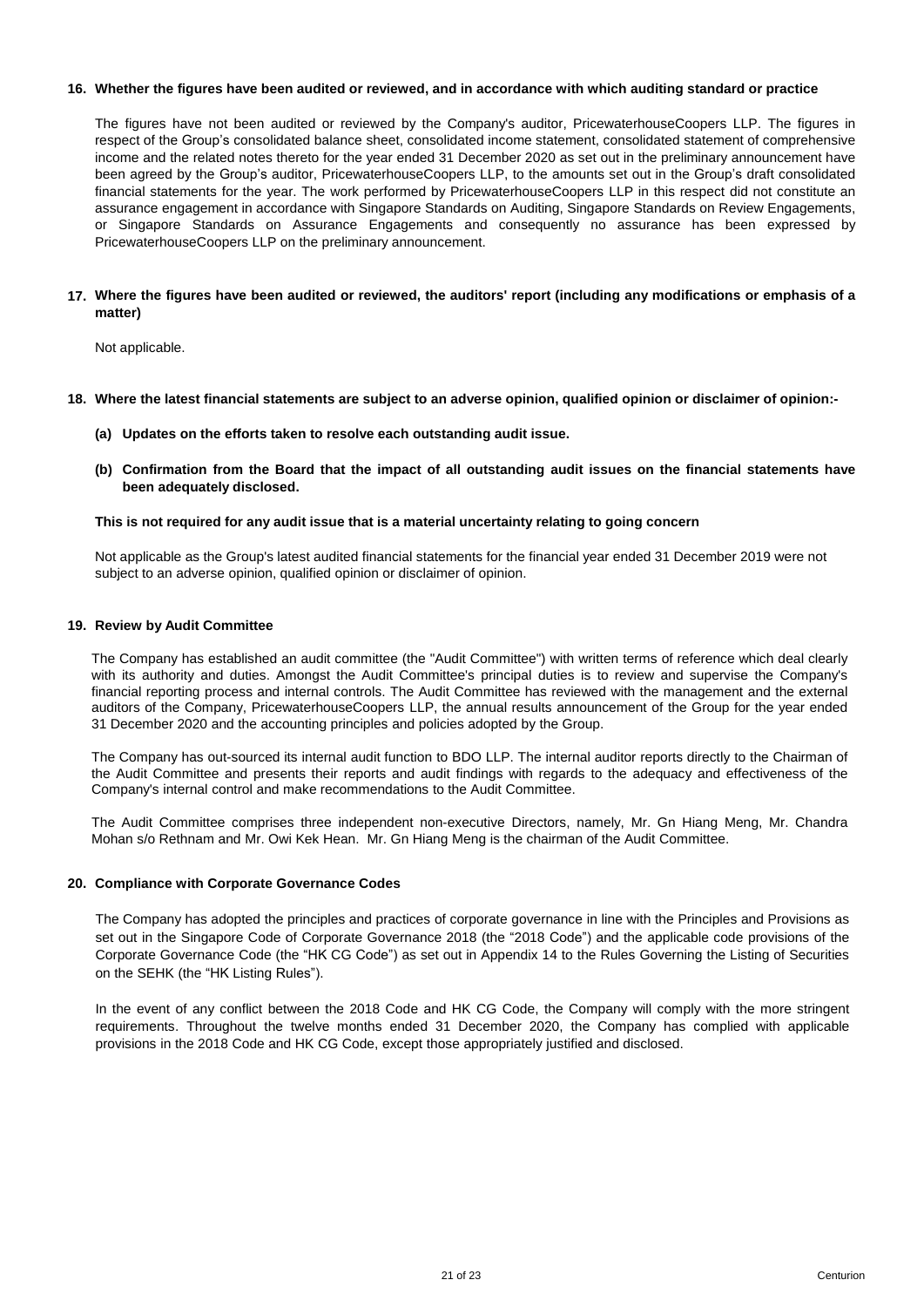## **21. Compliance with Singapore Listing Manual and Hong Kong Model Code**

In compliance with Rule 1207(19) of the Listing Manual (the "Listing Manual") of SGX-ST and the Model Code for Securities Transactions by Directors of Listed Issuers (the "Model Code") as set out in Appendix 10 to the HK Listing Rules, the Company has adopted the Code of Best Practices on Securities Transactions by the Company and its Directors and Officers as its code for securities transactions by its Directors and Officers pursuant to the Listing Manual of the SGX-ST and the Model Code's best practices on dealings in securities. In furtherance, specific enquiry has been made of all the Directors and the Directors have confirmed that they have complied with the Model Code throughout the twelve months ended 31 December 2020.

The Company, the Directors and its Officers are not allowed to deal in the Company's securities at all times whilst in possession of unpublished price sensitive information and during the "closed" window period as defined in the Company's Code of Best Practices on Securities Transactions by the Company and its Directors and Officers.

Directors, officers and employees have also been directed to refrain from dealing in the Company's securities on short-term considerations.

The Directors, Management and officers of the Group are also expected to observe relevant insider trading laws at all times, even when dealing in securities within permitted trading period or they are in possession of unpublished price-sensitive information of the Company and they are not to deal in the Company's securities on short-term considerations.

#### **22. Publication of Information on the websites of Hong Kong Exchanges and Clearing Limited, the Company and SGX-ST, and Annual General Meeting**

The results announcement is published on the website of Hong Kong Exchanges and Clearing Limited (the "HKEx") at www.hkexnews.hk, the website of the Company at www.centurioncorp.com.sg and the website of the SGX-ST at www.sgx.com. The annual report of the Company for the twelve months ended 31 December 2020 will be despatched to shareholders and published on the respective websites of the HKEx, SGX-ST and the Company in due course.

The Annual General Meeting of the Company will be held on Tuesday, 27 April 2021.

A notice convening the Annual General Meeting will be published and dispatched to shareholders of the Company in the manner as required by the HK Listing Rules, the Listing Manual of SGX-ST and the Company's Constitution in due course.

## 23. Where a forecast, or a prospect statement, has been previously disclosed to shareholders, any variance between it **and the actual results**

The Group's 2H 2020 and FY 2020 results are in line with the commentary of the Company's profit warning announcement dated 23 February 2021.

24. If the Group has obtained a general mandate from shareholders for interested person transactions ("IPTs"), the aggregate value of such transactions as required under Rule 920(1)(a)(ii) of the Listing Manual of SGX-ST. If no IPT **mandate has been obtained, a statement to that effect**

The Company does not have a shareholders' mandate for IPTs.

25. Disclosure of person occupying a managerial position in the issuer or any of its principal subsidiaries who is a relative of a director or chief executive officer or substantial shareholder of the issuer pursuant to Rule 704(13) of the **Listing Manual of SGX-ST. If there are no such persons, the issuer must make an appropriate negative statement**

Pursuant to Rule 704(13) of the Listing Manual of SGX-ST, the Company confirms that there are no persons occupying a managerial position in the Company or in any of its principal subsidiaries who is a relative of a director, chief executive officer or substantial shareholder of the Company.